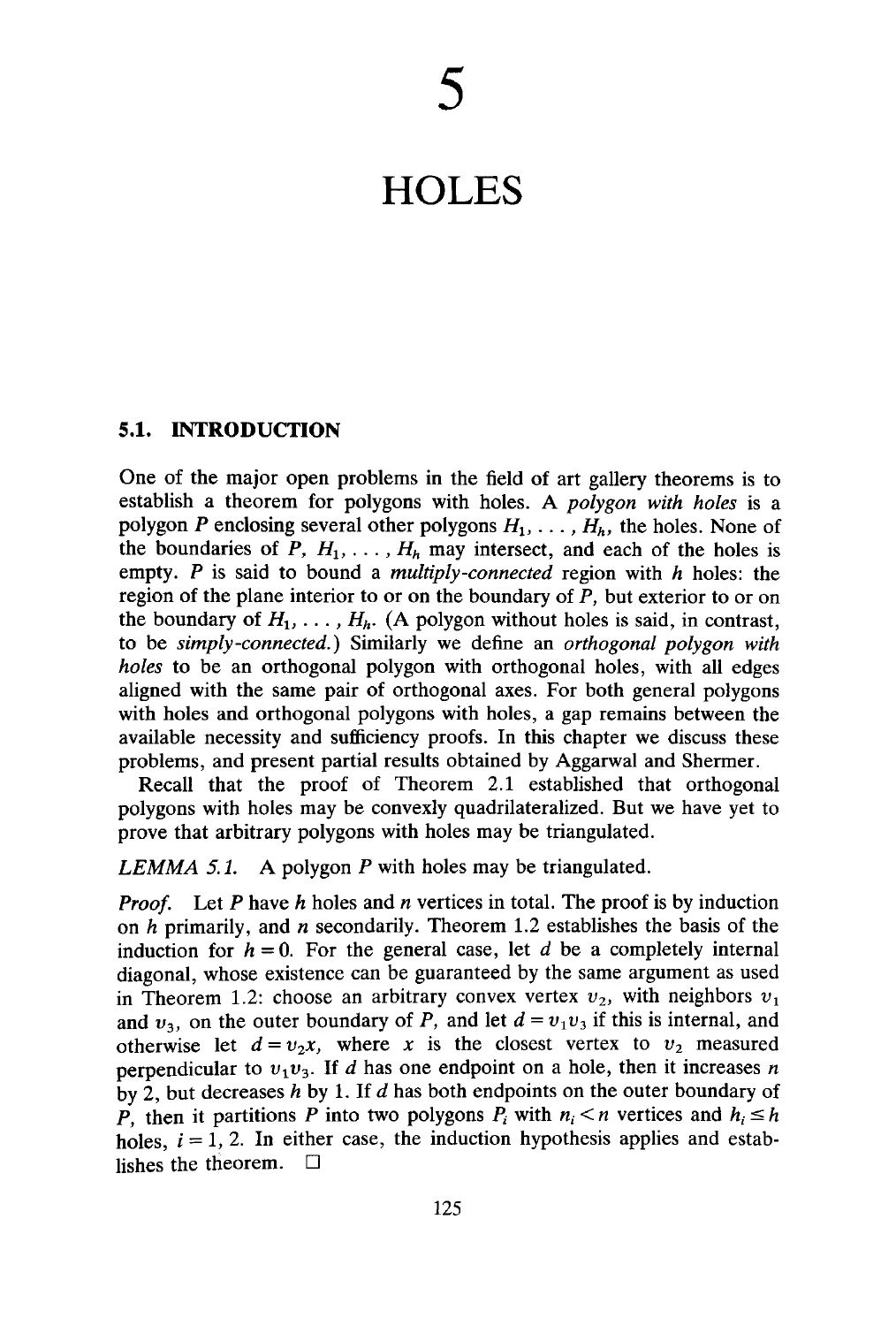The number of triangles and quadrilaterals that result from triangulation and quadrilateralization are dependent on the number of holes:

*LEMMA 5.2.* Let a polygon P with *h* holes have *n* vertices total, counting vertices on the holes as well as on the outer boundary. Then a triangulation of P has  $t = n + 2h - 2$  triangles, and a quadrilateralization has  $q =$  $n/2 + h - 1$  quadrilaterals.

*Proof.* Let the outer boundary of *P* have *n0* vertices, and let the *ith* hole have  $n_i$  vertices; thus  $n = n_0 + n_1 + \cdots + n_h$ . The sum of the interior angles of the outer boundary is  $(n_0 - 2)180$  degrees; the sum of the exterior angles of the *i*th hole is  $(n_i + 2)180$ . Thus

$$
180[(n_0-2)+(n_1+2)+\cdots+(n_h+2)]=180t
$$

*or*  $t = n + 2h - 2$ . Since  $q = t/2$ ,  $q = n/2 + h - 1$ .

The same result may be obtained with Euler's Theorem. There are  $V = n$ vertices,  $F = t + h + 1$  faces, one for each triangle and hole, plus the exterior face, and  $E = (3t + n)/2$  edges, where three per triangle plus the boundary counts each edge twice. Then  $V - E + F = 2$  yields  $t = n + 2h - 2$ as above.  $\Box$ 

Throughout the remainder of the chapter, we will use *n, h, t,* and *q* to designate the quantities defined in this lemma and *P* to represent a polygon with holes (including the holes).

The best sufficiency result for both the general and the orthogonal problems is the following theorem.

*THEOREM 5.1* [O'Rourke 1982]. For a polygon of *n* vertices with *h* holes,  $|(n + 2h)/3| = \lfloor t/3 \rfloor$  combinatorial guards suffice to dominate any triangulation, and for an orthogonal polygon,  $|(n + 2h)/4| = \frac{q}{2}$ combinatorial guards suffice to dominate any quadrilateralization.

*Proof.*<sup>1</sup> First we note that the equivalences of  $\lfloor t/3 \rfloor$  and  $\lfloor (n + 2h)/3 \rfloor$ , and  $\lceil q/2 \rceil$  and  $\lfloor (n + 2h)/4 \rfloor$ , follow directly from Lemma 5.2 by substitution. Thus this theorem is a direct extension of the sufficiency halves of Theorems 1.1 and 2.2, which established respectively that  $|n/3| = \lfloor t/3 \rfloor$  and  $|n/4| =$  $\lceil q/2 \rceil$  guards suffice.

Given a polygon *P* with holes, triangulate it into *t* triangles; call the triangulation *T.* The plan of the proof is to "cut" the polygon along diagonals of the triangulation in order to remove each hole by connecting it to the exterior of P. It is clear that every hole must have diagonals in *T* from some of its vertices to either other holes or the outer boundary of  $P$ . Cutting along any such diagonal either merges the hole with another, or connects it to the outside. In either case, each cut reduces the number of holes by one. We are not quite finished, however, because we need to choose the cuts so that the result is a single polygon: it may be that a choice of cuts results in several disconnected pieces.

<sup>1.</sup> I have incorporated several ideas from Aggarwal (1984).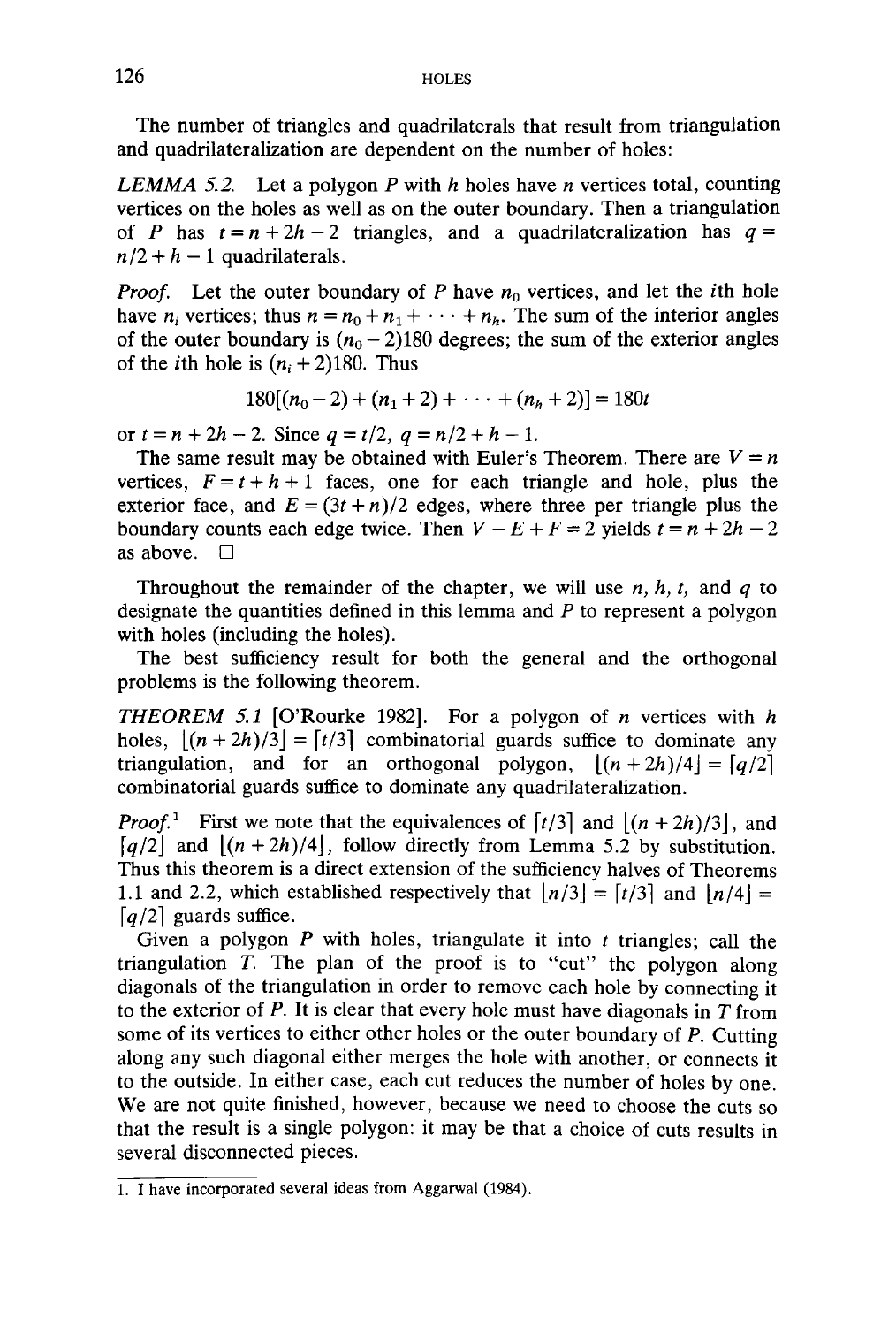

Fig. 5.1. A triangulation graph of a polygon with holes (a) and its dual (b): each hole in (a) is surrounded by a cycle in (b).

Let  $\bar{T}$  be the (non-weak) dual of the triangulation.  $\bar{T}$  is a planar graph of maximum degree three, which, in its natural embedding, has *h* bounded faces  $F_1, \ldots, F_h$ , one per hole of P. Let  $F_0$  be the exterior unbounded face. Choose any face  $F_i$  that shares at least one edge  $e$  with  $F_0$ . There must be such a face because there must be a diagonal of *T* from the outer boundary to some hole, and the dual of this diagonal in  $\overline{T}$ , is e. Removal of e from  $\overline{T}$ merges  $F_i$  with  $F_0$  without disconnecting the graph. See Fig. 5.1 for an example. Note that removal of an edge in  $\overline{T}$  is equivalent to cutting  $P$  along the corresponding diagonal of  $T$ . Continuing to remove edges of  $\overline{T}$  shared with the exterior face in this manner guarantees that a single connected graph results.

Let  $P'$  be the polygon that results after all holes are cut in the above manner. Then  $P'$  has  $n + 2h$  vertices, since two vertices are introduced per cut, but because cuts do not create new triangles, it still has *t* triangles. Applying Theorem 1.1 to P' yields coverage by  $\lfloor (n + 2h)/3 \rfloor = \lfloor t/3 \rfloor$ guards.

The proof for orthogonal polygons is exactly the same, except that Theorem 2.2 is invoked to obtain the result.  $\Box$ 

Although this easily obtained theorem has a pleasing form when expressed in terms of *t* and *q,* it appears to be weak: no one has found examples of polygons that require this many guards. In fact, it is difficult to find an example that requires more than  $\lfloor n/3 \rfloor$  guards independent of the number of holes. But we show in the next section that there are such polygons.

### **5.2. GENERAL POLYGONS WITH HOLES**

Sidarto discovered the one-hole polygon shown in Fig. 5.2a. It has  $n = 8$ vertices,  $h = 1$  hole, and requires three guards. Note that  $3 > |8/3|$ . Shermer discovered the polygons in Figs. 5.2b and 5.2c, which also have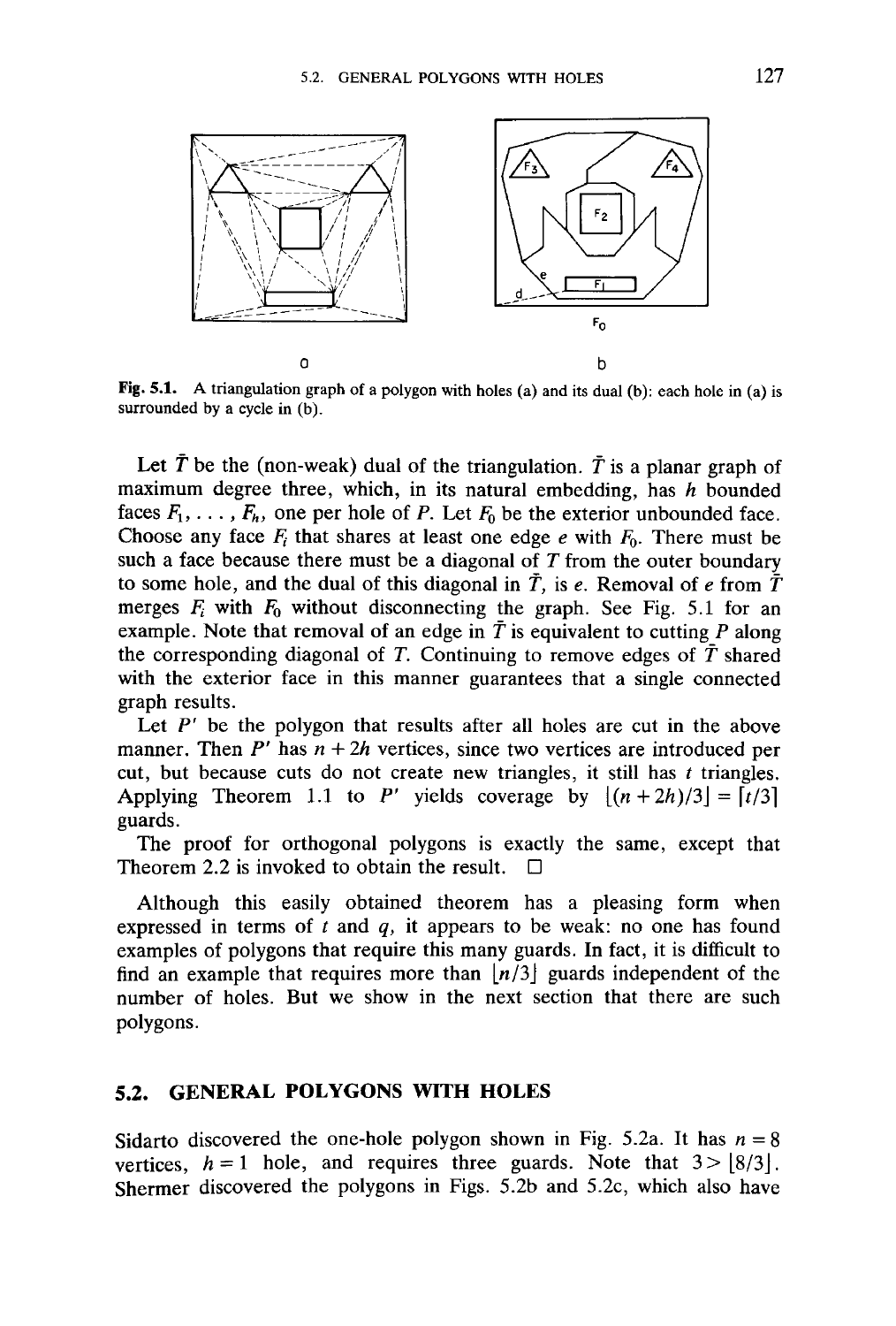128 HOLES



Fig. 5.2. One-hole polygons of 8 vertices that require 3 guards.

eight vertices and require three guards. These one-hole examples can be extended to establish  $|(n+1)/3|$  necessity for one hole: Figs. 5.3a and 5.3b show two examples for  $n = 11$ , due, respectively, to Shermer and Delcher.<sup>2</sup> Finally, the examples can be extended to more than one hole: Fig. 5.4 shows Shermer's method of stitching together copies of the basic one-hole example. The polygon shown has  $n = 24$  vertices,  $h = 3$  holes, and requires nine guards. This example establishes  $[(n+h)/3]$  necessity for *h* holes. We will not attempt to prove that the claimed number of guards is necessary in the examples just mentioned, as it should be obvious from the figures. The following theorem summarizes the implications of these examples.

*THEOREM 5.2* [Shermer 1982].  $|(n+h)/3|$  guards are sometimes necessary for a polygon of *n* vertices and *h* holes.

Note that Fig. 5.4 also establishes that  $|3n/8|$  guards are sometimes necessary if we express the result solely as a function of *n.*

The gap between the necessity of  $|(n+h)/3|$  and the sufficiency of  $[(n+2h)/3]$  has proved very difficult to close. Since the gap widens as h increases, it is not as insignificant as it might first appear. The strongest result available is that  $[(n+h)/3]$  guards suffice for  $h = 1$ , a theorem proved independently by Aggarwal and Shermer (Shermer 1984). We will follow Shermer's proof technique here.



Fig. 5.3. One-hole polygons of 11 vertices that require 4 guards.

<sup>2.</sup> I assigned this as a homework problem in my computational geometry class. Julian Sidarto and Thomas Shermer, and Arthur Delcher, were students in that class in 1982 and 1985, respectively.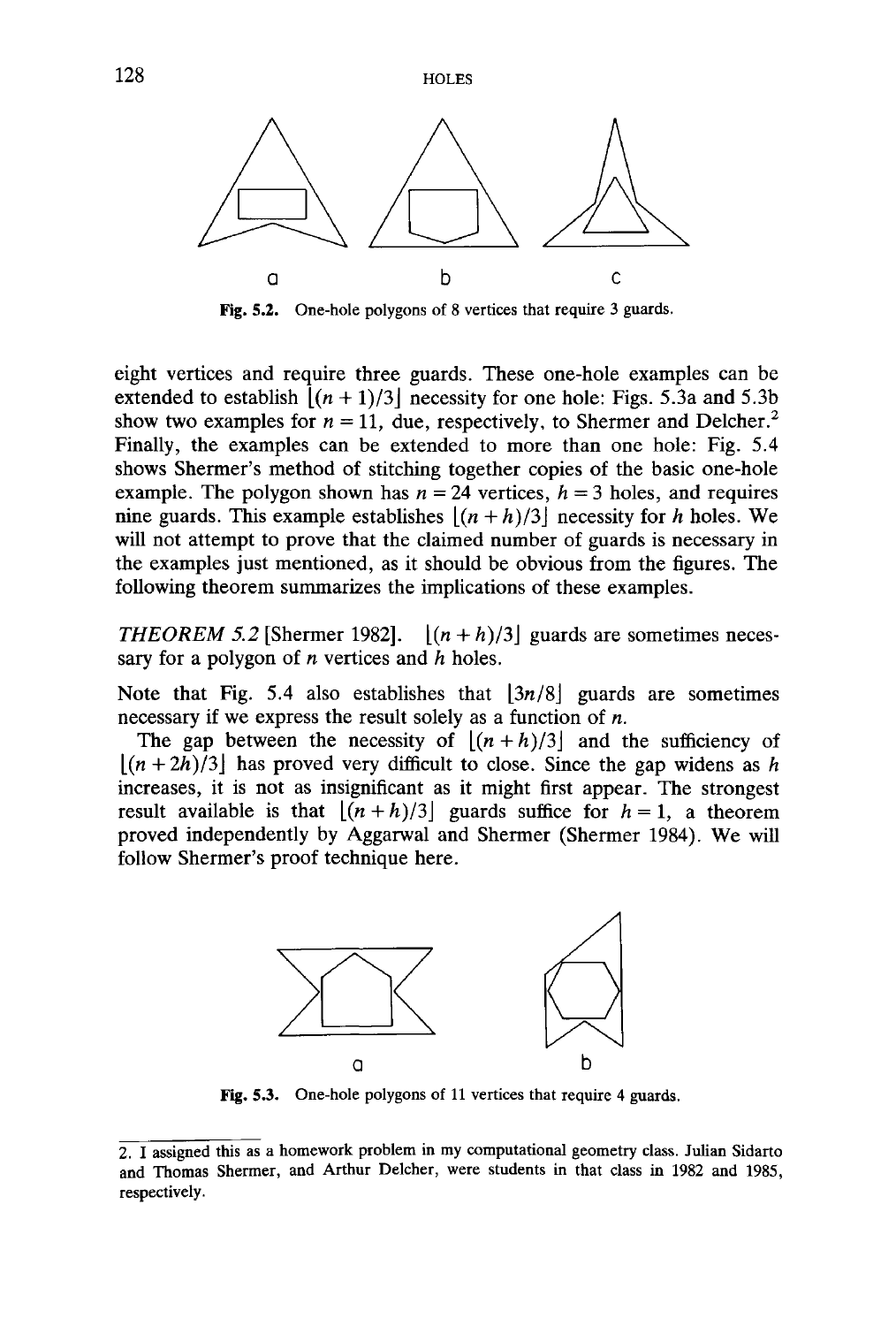

Fig. 5.4. A polygon of 24 vertices with 3 holes that requires 9 guards.

# **5.2.1. Reduced Triangulations**

Before outlining the proof, we first perform a reduction that eliminates irrelevancies. The dual of a triangulation of a polygon with one hole has one cycle surrounding the hole, with (perhaps) several trees attached to the cycle. The next lemma shows that we can clip all the trees down to at most one node. Define a *reduced triangulation* as one such that every subgraph of the triangulation dual *G* that may be disconnected from *G* by the removal of a single arc, has exactly one node. Note that this definition is independent of the number of holes in the polygon from which the triangulation derives. We restrict the next lemma to one-hole polygons although it does extend to the general case.

*LEMMA 5.3.* If  $[(n+1)/3]$  combinatorial guards suffice to dominate every reduced triangulation of a polygon of *n* vertices and one hole, then  $|(n+1)/3|$  guards suffice to dominate every triangulation of *n* vertices and one hole.

*Proof.* The proof is by induction on the number of trees of more than one node attached to cycles of the triangulation dual *G.* The basis is established by the antecedent of the lemma:  $[(n+1)/3]$  guards suffice for a reduced triangulation, which by definition has no attached trees of more than one node. For the general step, assume  $[(n+1)/3]$  guards suffice for any triangulation with *s'<s* trees of at least two nodes, and let G be a non-reduced triangulation with *s* such trees. Let *T* be one of these trees, detachable from *G* by the removal of one arc *r.* The situation is as illustrated in Fig. 5.5. Let *a* and *b* be the endpoints of the diagonal whose dual is *r.* Let *m* be the number of vertices in the polygon *Q* composed of the triangles of *T, not including a* and *b.* We show that all but at most the root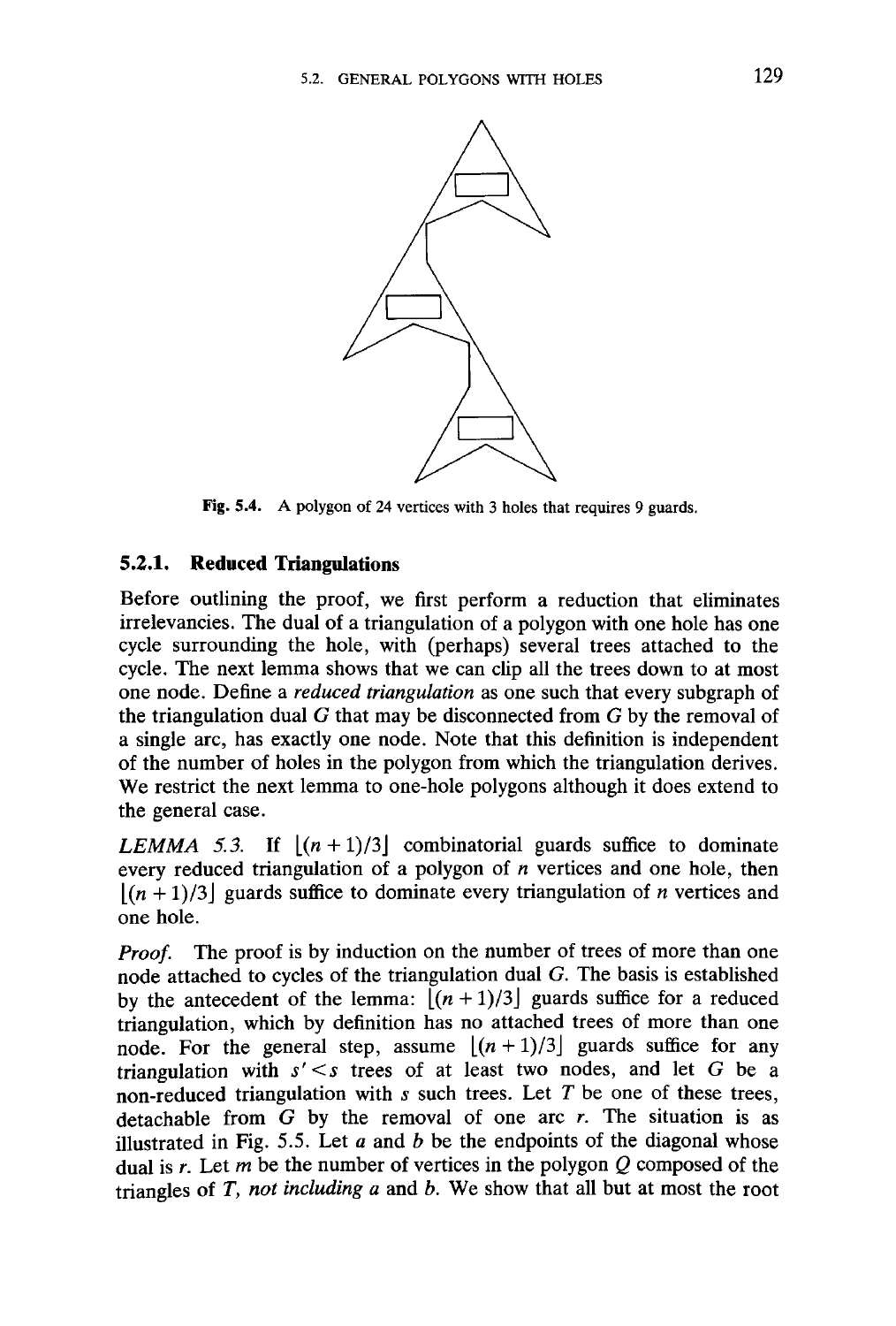

Fig. 5.5. A tree *T* attached at diagonal *ab* to a cycle, which extends to the left and right.

triangle of *T* can be covered "efficiently," that is, with one guard per three vertices. The proof proceeds in three cases, depending on the value of *m* mod 3. The easiest cases are considered first.

*Case 0* ( $m = 3k$ ). The polygon Q has  $m + 2$  vertices, and it may therefore be covered by  $|(m+2)/3| = k$  guards by Theorem 1.1. Let  $P - Q$  be the polygon remaining after removal of *Q*—that is, the deletion of all vertices in *T* except *a* and *b*, and all incident edges. Since  $P - Q$  has  $s - 1$  attached trees of one node or more, the induction hypothesis guarantees coverage with  $|(n - m + 1)/3|$  guards. Thus P may be covered with

$$
[(n-m+1)/3]+k=[[(n-m+1)+m]/3]=[n+1)/3].
$$

guards.

*Case 2 (m = 3k + 2).* The strategy used in Case 0 will lead to  $k + 1$  guards here, which is insufficient for our purposes, so another approach must be taken. Augment *Q* to *Q'* by adding the triangle on the other side of *ab,* whose apex is x.  $Q'$  is a polygon of  $m + 3 = 3k + 5$  vertices and may therefore be covered with  $[(3k+5)/3] = k+1$  guards by Theorem 1.1. Fisk's proof of that theorem (Section 1.2.1) assigns one vertex of triangle *abx* a guard. If x is assigned a guard, it may be moved to  $a$  or  $b$  while maintaining complete coverage of *Q'.* Thus we may assume that *a* or *b* is assigned a guard. Suppose without loss of generality that *a* is assigned a guard. Let *P'* be the result of removing all of *Q',* all triangles incident on *a,* and splitting vertex *x* into two vertices. See Figs. 5.6a and 5.6b. *P'* has  $n-m-1+1$  vertices, since it is missing the *m* vertices of *Q* and vertex *a*,



**Fig. 5.6.** When  $3k + 2$  vertices comprise  $T$  (a), the hole is removed by splitting  $x$  (b).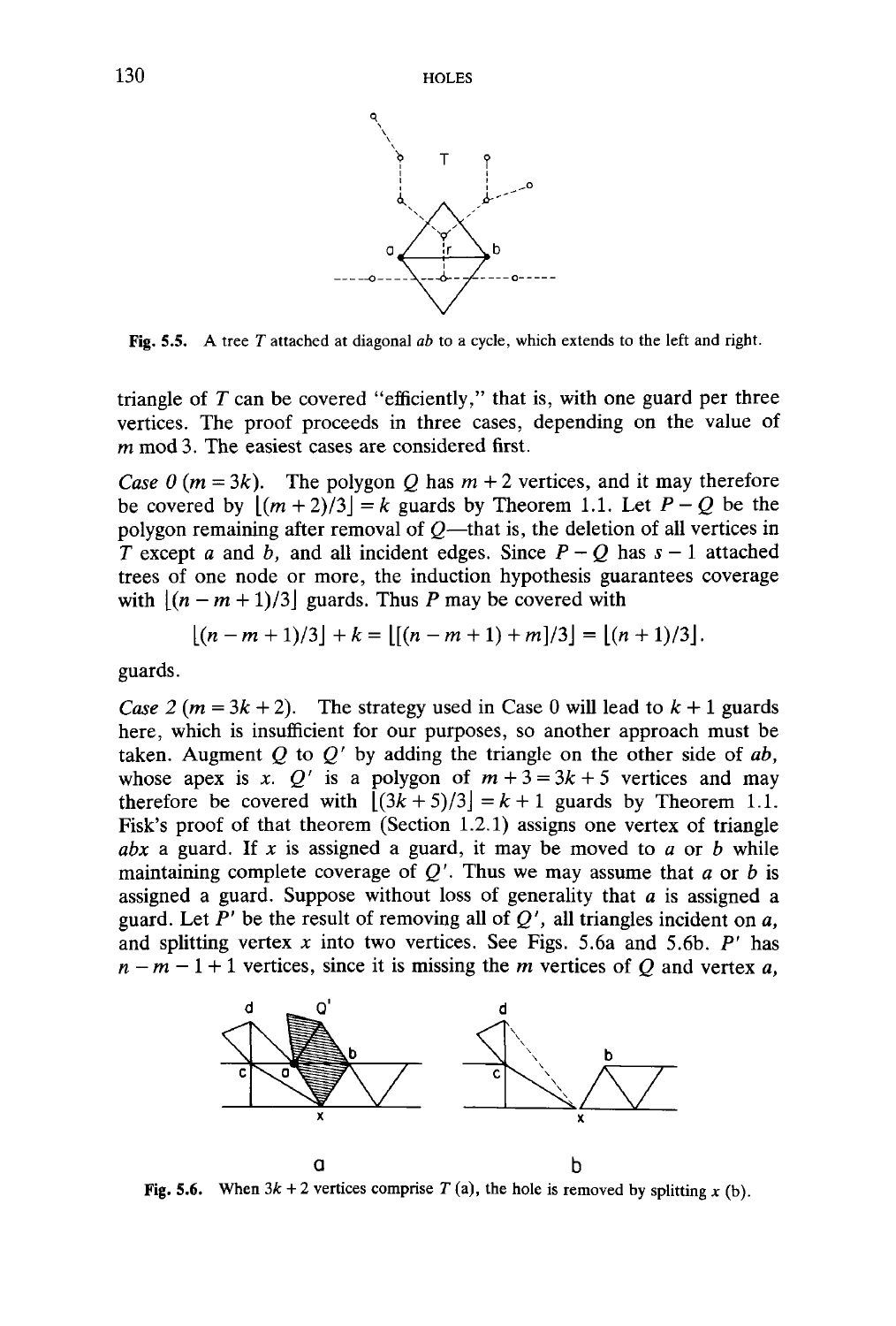

**Fig. 5.7.** When  $3k + 1$  vertices comprise *T* (a), one case is handled by covering *R* and *abc* together, and L separately (b).

but gains a vertex from the split of x. Splitting x removes the hole, but  $P'$  is not necessarily a polygon, as pieces may be attached at vertices only. But now connect each vertex of *P'* that was adjacent to *a* in *P,* to *x.* In Fig. 5.6b, vertex *d* is so connected. These connections are not always geometrically possible, but for this case we are only concerned with the combinatorial structure of the graph. The reconnections do not increase the number of vertices, but they restore  $P'$  to be a triangulation graph of a polygon without holes. There is now no need to use the induction hypothesis; rather apply Theorem 1.1 to *P',* resulting in coverage by

$$
[(n-m)/3] = [[(n-3(k+1))+1]/3] = [(n+1)/3] - (k+1)
$$

guards. Together with the  $k+1$  guards used to cover  $Q'$ , the lemma is established in this case.

*Case 1 (m = 3k + 1).* Let the triangle forming the root of *T* be *abc.* Let *l* be the number of vertices in the left subtree *L,* not including *a* and c, and let *r* be the number of vertices in the right subtree *R,* not including *b* and *c.* Thus  $m = l + r + 1$ ; see Fig. 5.7a. We consider two subcases dependent on the values of / and *r* mod 3.

*Subcase 1a*  $(l = 3k_1$  and  $r = 3k_2$ ;  $m = 3(k_1 + k_2) + 1$ . As in Case 0, cover L and *R* with  $k_1$  and  $k_2$  guards. By the induction hypothesis,  $P - L - R$  can be covered with

$$
\lfloor [n - (l + r) + 1]/3 \rfloor = \lfloor [n - 3(k_1 + k_2) + 1]/3 \rfloor = \lfloor (n + 1)/3 \rfloor - (k_1 + k_2)
$$

guards, establishing the theorem. This is the only case in which *T* cannot be entirely removed, but is instead reduced to a single triangle *abc.*

*Subcase 1b*  $(l = 3k_1 + 1$  and  $r = 3k_2 + 2$ ;  $m = 3(k_1 + k_2 + 1) + 1$ . Let *R'* be the polygon obtained by adding *abc* to *R. R'* has *3k2 +* 5 vertices. Cover *R'* with  $k_2 + 1$  guards by Theorem 1.1. Fisk's coloring procedure guarantees that one vertex of *abc* is assigned a guard. If either *a* or *b* (say a) is guarded, then proceed exactly as in Case 2: delete *R'* and *a,* and split *x.* The calculations are just as in Case 2, establishing the lemma. If on the other hand *c* is guarded, then delete *R'* and all triangles of *L* incident on c, as in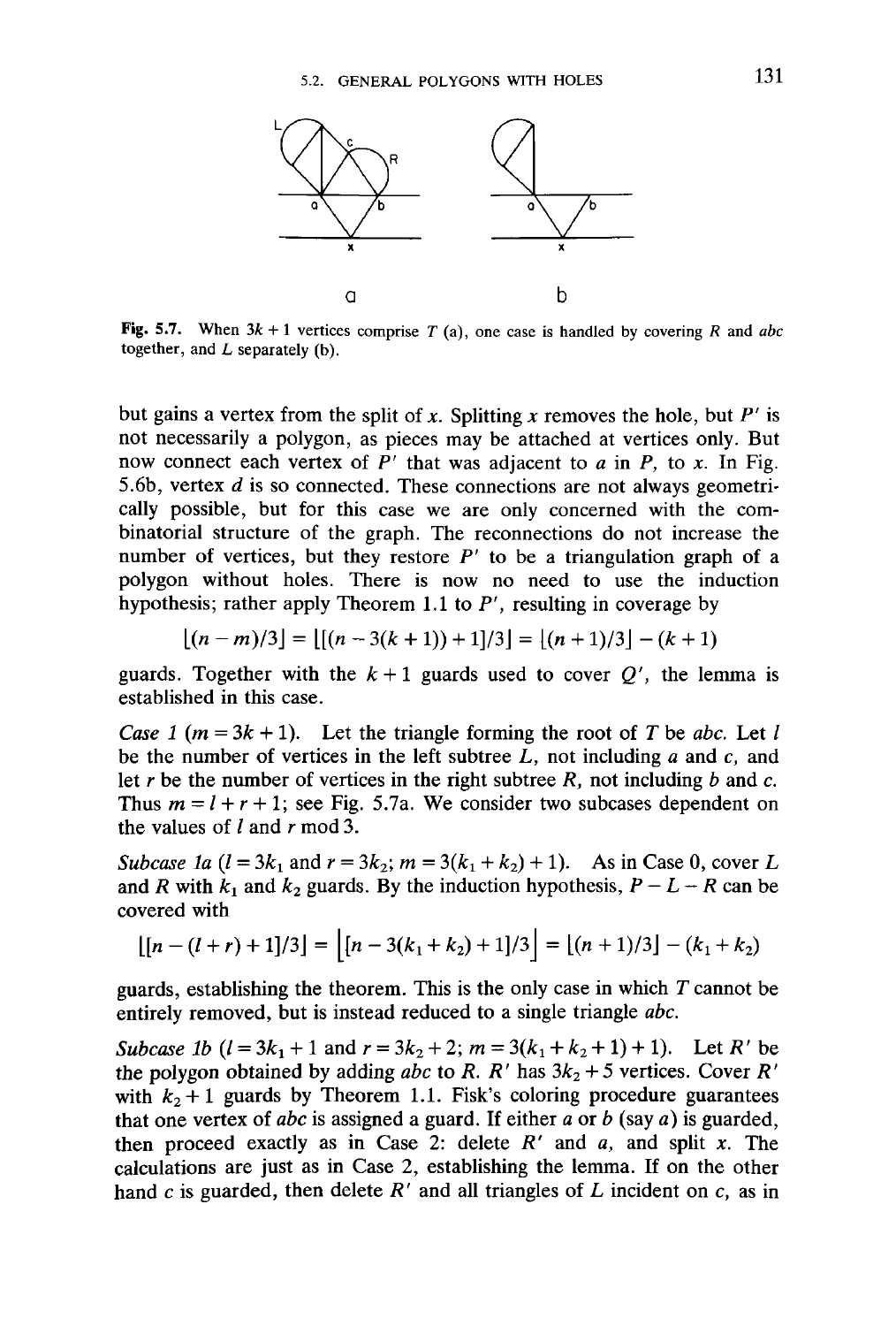Fig. 5.7b. This leaves at most  $l + 1 = 3k_1 + 2$  vertices either disconnected from *P* or attached at *a.* Addition of graph edges if necessary restores this piece to a triangulation graph of a polygon *L'* without increasing the number of vertices. Cover  $L'$  with  $k_1$  guards by Theorem 1.1. Now the remainder of *P* has  $n - m$  vertices and  $s - 1$  attached trees. By the induction hypothesis it may be covered with

$$
\lfloor (n-m+1)/3 \rfloor = \lfloor [n-3(k_1+k_2+1)]/3 \rfloor = \lfloor n/3 \rfloor - (k_1+k_2+1)
$$

guards. Together with the  $k_2 + 1$  guards used to cover  $R'$ , and the  $k_1$  guards used for *L',* complete coverage has been achieved with fewer than  $\lfloor (n + 1)/3 \rfloor$  guards.

All cases have now been covered, and the lemma established.  $\Box$ 

The idea of reconnecting "broken" pieces into a polygon triangulation graph is from Shermer (1985). Note that this technique was used only when induction was unnecessary, or was applied only to an attached tree. This is crucial, as the geometry of the reduced triangulation is important in the proof of Theorem 5.3 below, and cannot be warped by curved reconnections that need to be straightened in the manner used in Lemma 3.1.

### **5.2.2. Tough Triangulations**

We may now proceed with Shermer's proof of  $|(n+1)/3|$  sufficiency for a polygon with one hole. The first step of the proof reveals why the problem is hard: there exist triangulations of polygons with *h* holes that require  $[(n+2h)/3]$  *combinatorial* guards for domination. Thus the problem cannot be reduced to pure combinatorics by an arbitrary triangulation. Before proving this we introduce some notation.<sup>3</sup> Lemma 5.3 permits us to restrict attention to reduced triangulations. Let *T* be a reduced triangulation of a polygon with one hole. Then *T* consists of a single cycle of triangles, each with perhaps one attached triangle that is not part of the cycle. A cycle triangle is *based* on the inner boundary if it has exactly one vertex, its apex, on the outer boundary of the polygon, and based on the outer boundary if just its apex is on the inner boundary. Note that the base edge of a cycle triangle based on the inner boundary may not itself be on the inner boundary because of a tree attached to the base; this is why the definition is phrased in terms of the apex. Label a cycle triangle "1" if it has no attached non-cycle triangle, and "2" if it does. Then *T* is represented as a string of characters over the alphabet {"1", "2", "/"} , formed by concatenating all the labels of the cycle triangles, and inserting a "/" between labels  $\lambda_1$  and  $\lambda_2$ if the  $\lambda_1$  triangle is based on the inner boundary and the  $\lambda_2$  triangle is based on the outer boundary, or vice versa. Thus each "/" records a switch in basing. This string of characters will be called the *string* associated with *T.*

Figure 5.8 shows an example. Starting at the indicated lowest triangle and

<sup>3.</sup> The notation is due to Shermer (1984), but slightly modified here.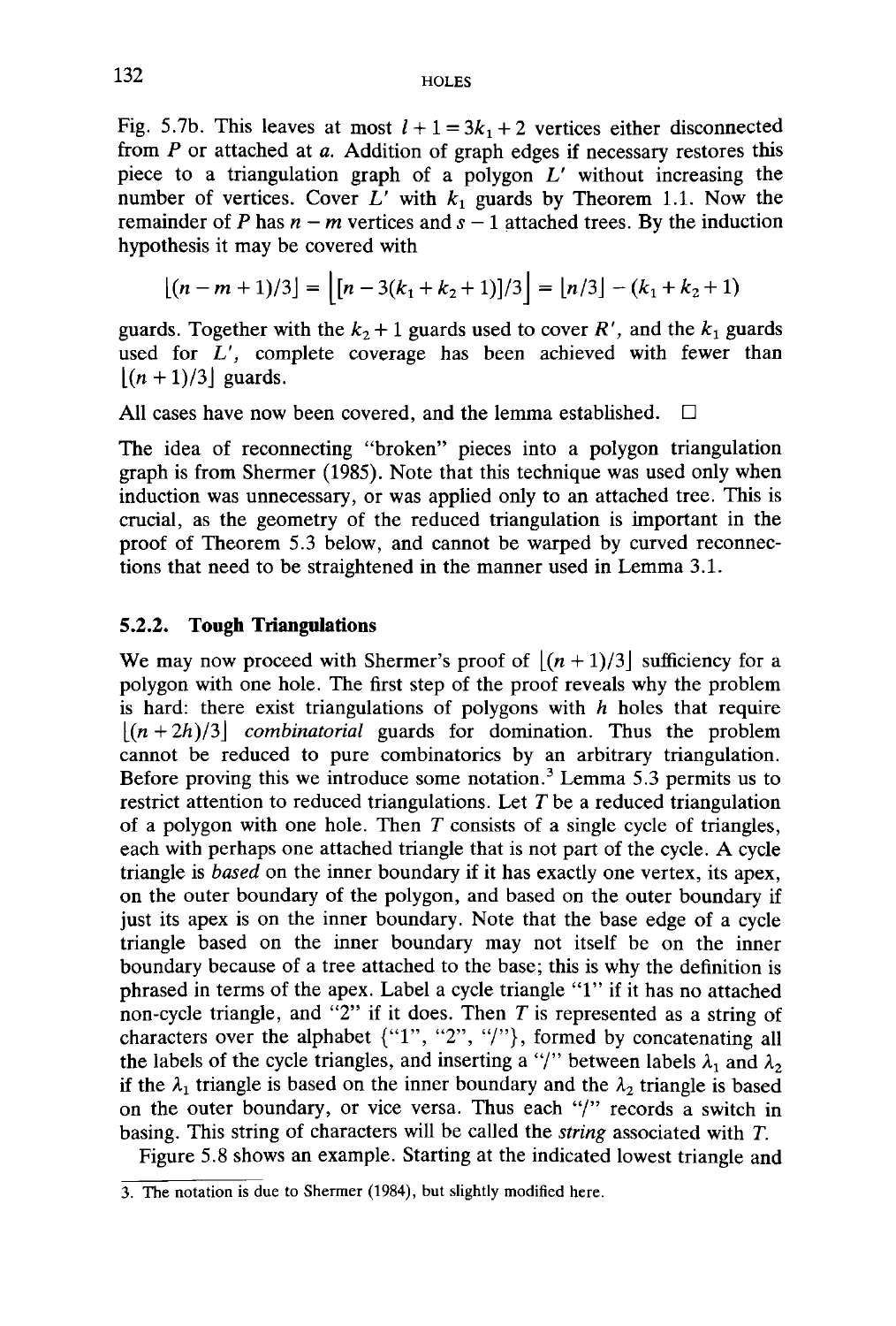

Fig. 5.8. A triangulation of 10 vertices with string  $121/121/1/1$  that requires 4 guards: the 3 shown (dots) do not cover the shaded triangle.

proceeding counterclockwise, we obtain the string 121/121/1/1/. Note that the sum of the integers in the string is equal to the total number of triangles in *T*, and because  $t = n$  when  $h = 1$  by Lemma 5.2, this is the same as the number of vertices of the polygon. We will employ standard regular expression notation to condense the strings: " $+$ " for "or,"  $s^k$  for k repetitions of string *s,* and *s\** for zero or more repetitions of *s.* Thus the above string is equivalent to  $(121/)^2(1/)^2$  and is an instance of  $(1(21)^*)^4$ . We consider two strings equivalent if one is a cyclic shift of the other, or a cyclic shift of the reverse of another. Finally note that the strings make no distinction between the inner and outer boundaries, and in fact this distinction is irrelevant for combinatorial guards.

A complete characterization of those triangulations that require  $|(n + 2h)/3|$  combinatorial guards for  $h = 1$  is provided by the following theorem (Shermer 1984).

*THEOREM 5.3* [Shermer 1984]. A reduced triangulation *T* of a polygon with one hole requires  $|(n+2)/3|$  combinatorial guards for complete domination iff the string for T has the form  $(1(21)^*)^{6k-2}$ .

We will call a string that is an instance of  $(1(21)^*)^{6k-2}$  tough. Figure 5.8 satisfies the theorem:  $n = 10$  and it requires  $\lfloor 12/3 \rfloor = 4$  combinatorial guards; an attempted cover with three guards is shown in the figure. Figure 5.9 shows a polygon with the string  $(121)^{10}$ ; here  $n = 40$  and  $\lfloor 42/3 \rfloor = 14$ guards are required. Even triangulations whose strings are tough but do not correspond to any non-degenerate polygon require  $|(n+2)/3|$ combinatorial guards. Figure 5.10 shows the smallest possible instance,  $(1/)^4$ , where  $n = 4$  and  $g = [6/2] = 2$ . Figure 5.8 is the smallest instance realizable as a polygon. All these examples are from Shermer (1984).

*Proof of Theorem 5.3.* We first prove that a triangulation graph *T* with a tough string requires  $[(n+2)/3]$  combinatorial guards. The proof is by induction, in two parts. First it is shown that the claim holds for strings of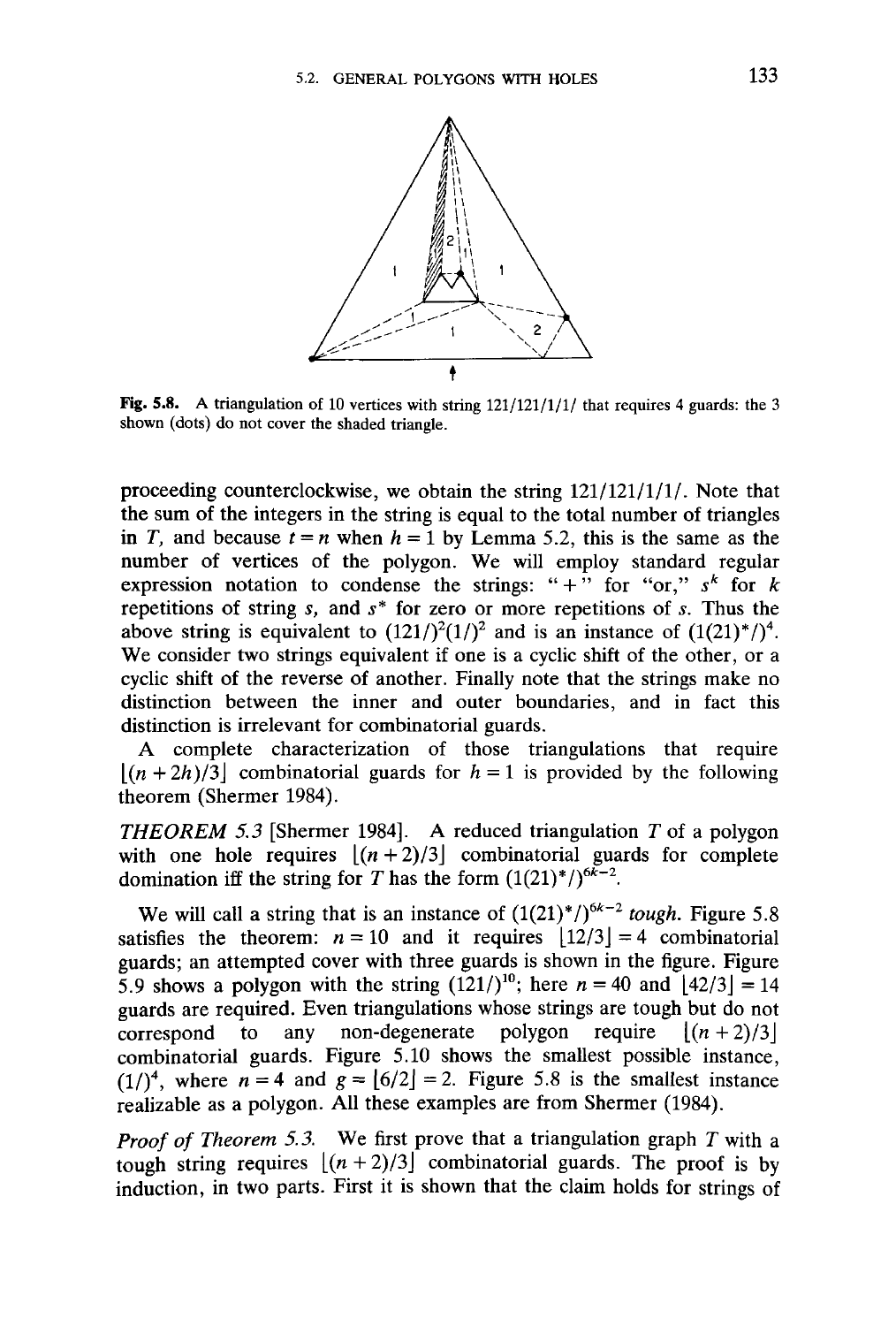

Fig. 5.9. A triangulation of 40 vertices with string  $(121/)^{10}$  that requires 14 guards: the 13 shown (dots) do not cover the shaded triangle.

the form  $(1/)^{6k-2}$ . Then it is shown that each addition of a (21) section requires another guard.

Triangulations of the form  $(1/)^{6k-2}$  have a particularly simple structure, illustrated for  $k = 2$  in Fig. 5.11. Each vertex is adjacent to exactly three triangles. Thus  $g = \lfloor t/3 \rfloor$  guards are necessary. But since  $t = n = 6k - 2$ ,  $g = [(6k - 2)/3] = 2k = [(n + 2)/3]$ , establishing the first claim.

Now assume that all triangulations *T* of *n* vertices with tough strings require  $g = |(n+2)/3|$  guards, and consider adding three vertices to such a *T* by insertion of a (21) section *S* after a "1" triangle and before a "/" switch. Clearly any triangulation of  $n + 3$  vertices that is an instance of the tough form  $(1(21)^*/)^{6k-2}$  can be obtained by such an insertion. Assume, in contradiction to our goal, that the insertion does not increase the number of guards required beyond *g.* We claim then that *T* could have been covered by  $g - 1$  guards. *S* must be covered in one of the three ways illustrated in Figs. 5.12a, 5.12b, or 5.12c. If *S* is covered as in Fig. 5.12a, then removal of the section and the guard results in domination of  $\overline{T}$  by  $g - 1$  guards. If  $S$  is covered as in Fig. 5.12b, then deleting *S* merges two guards, again resulting in coverage by  $g - 1$  guards. Finally, if *S* is covered as in Fig. 5.12c, then removal of *S* leaves two guards, one of which (the bottom one in the figure) is superfluous because every triangle to which it is adjacent is already covered. So again *T* can be dominated by  $g - 1$  guards. This contradicts the assumption that *g* are necessary, establishing that the form  $(1(21)^{*})^{6k-2}$ always requires  $|(n + 2)/3|$  combinatorial guards.



Fig. 5.10. A triangulation of 4 vertices with string  $(1/)^4$  that requires 2 guards: the 1 shown (dot) does not cover the shaded triangle.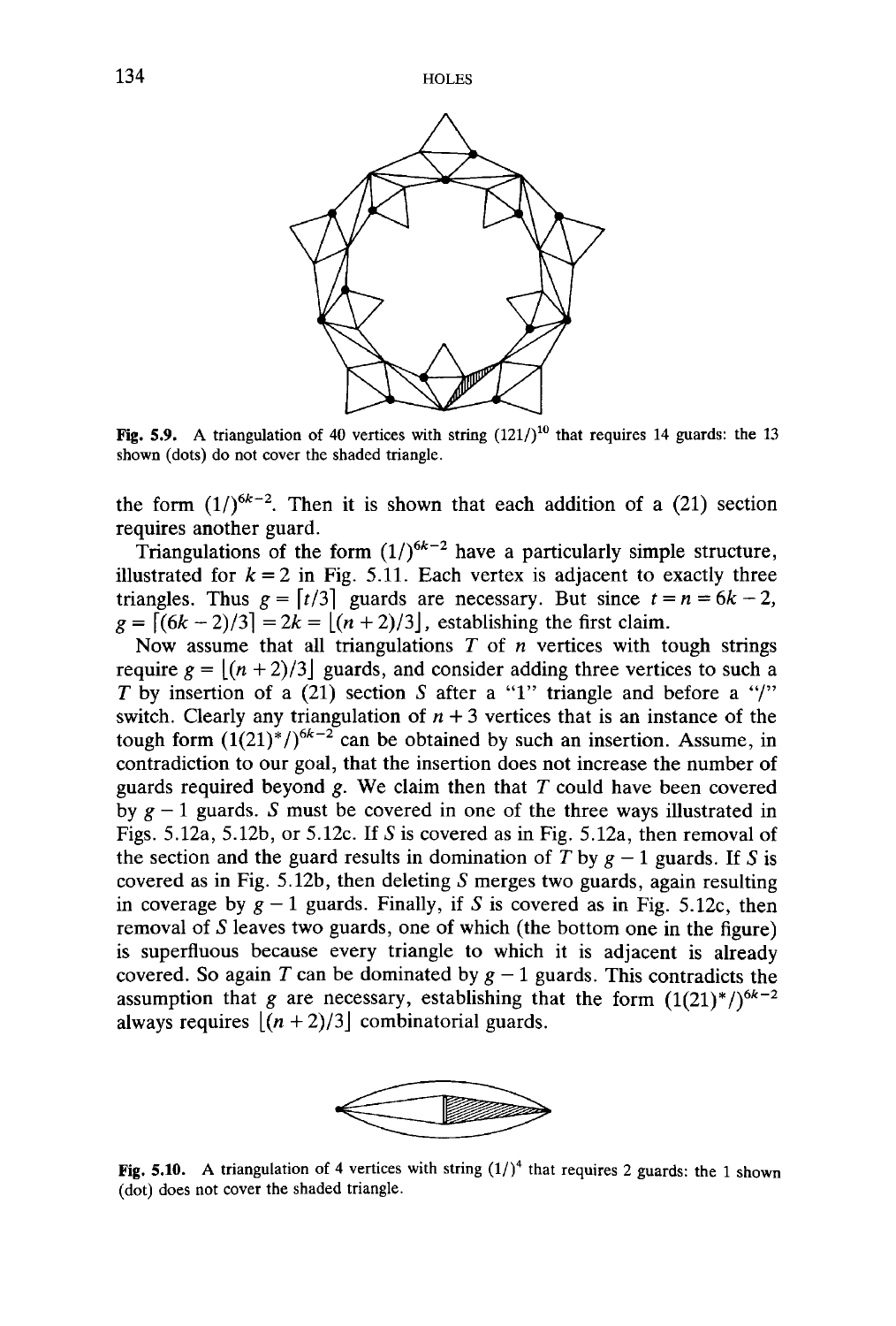

Fig. 5.11. A triangulation of 10 vertices with string  $(1/1)^{10}$  that requires 4 guards: the 3 shown (dots) do not cover the shaded triangle.

Now we prove the theorem in the other direction, in the contrapositive form: if a triangulation *T* does *not* have a tough string, then fewer than  $[(n+2)/3]$  combinatorial guards suffice for domination. Each 1 in a tough string must be followed by  $(2 + /)$ , and each 2 by 1. Thus, any non-tough triangulation must contain a fragment of the form 11, 22, or 2/. Each of these cases is treated separately.



Fig. 5.12. Three ways to guard a (21) section.

*Case 1* (11). Let *ab* be the diagonal shared between the two "1" triangles, with *b* an apex of both, as shown in Fig. 5.13a. Place a guard at *b,* delete all covered triangles, and add in extra edges as needed to restore to a polygon with no holes, as shown in Fig. 5.13b. The result is a triangulation of a polygon of no more than  $n-2$  vertices, and so T may be dominated with  $1 + |(n-2)/3| = |(n+1)/3|$  guards.

*Case 2* (22). Again let *ab* be the shared diagonal, with *a* incident to all four triangles, as shown in Fig. 5.14a. Place a guard at *a,* delete the four adjacent triangles, and split node *b* into two nodes, as shown in Fig. 5.14b. The result is a polygon of  $n-2$  vertices, so again T can be dominated with  $1+|(n-2)/3|=|(n + 1)/3|$  guards.



Fig. 5.13. Guarding a 11 fragment (a) removes the hole (b).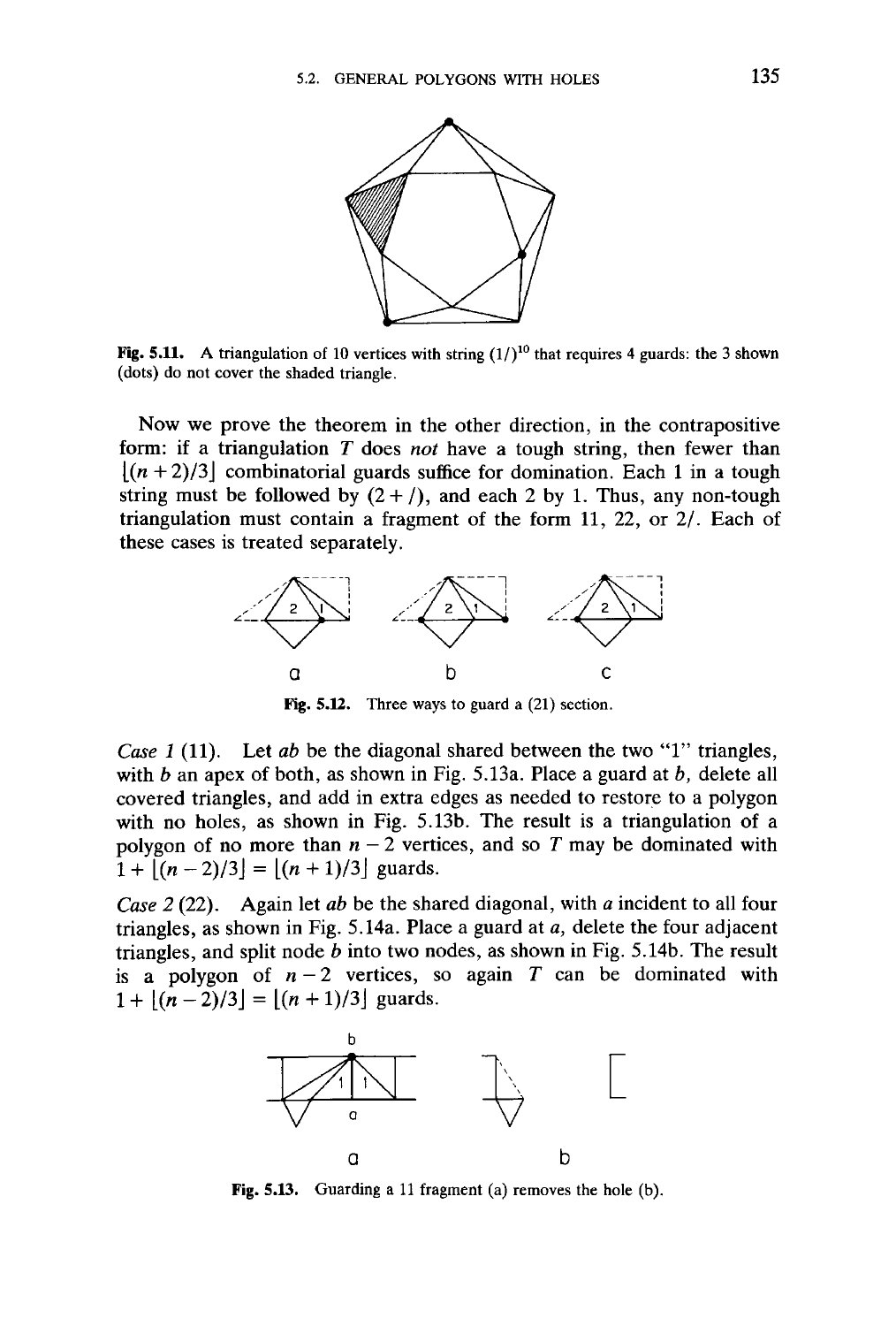

Fig. **5.14.** Guarding a 22 fragment (a) removes the hole after splitting a vertex (b).

*Case 3 (2/).* Here we must consider several subcases, depending on the triangles adjacent to the 2/ fragment.

*Case 3a* (2/1). See Fig. 5.15a. Place a guard at *a* and delete adjacent triangles. The result is a polygon of  $n-2$  vertices, and we proceed as in Case 1.

*Case 3b* (2/2). Again we consider subcases.

*Subcase* (2/21). See Fig. 5.15b. Place a guard at *a* as in Case 3a.

*Subcase* (2/22). This was already handled in Case 2.

*Subcase* (2/2/1). This was already handled in Case 3a.

*Subcase* (2/2/2). See Fig. 5.15c. Place a guard at *a,* delete all adjacent triangles, and split vertex *b.* Now proceed as in Case 2.



**Fig.** 5.15. The three cases for the fragment 2/ are all handled by guarding vertex *a.*

We have thus shown that  $|(n+1)/3|$  combinatorial guards suffice whenever one of the fragments 11, 22, or 2/ are present in T's string, establishing the theorem.  $\Box$ 

#### **5.2.3. Convex Pairs and Triplets**

The second step of Shermer's proof of Theorem 5.3 is to further characterize those one-hole polygon triangulations that might require  $[(n + 2)/3]$  guards, this time involving the geometry of the triangulation and using geometric guards. In particular, if a tough triangulation contains either a "c-pair" or a "c-triplet," then  $[(n+1)/3]$  guards suffice. The third and final step is to show that every tough triangulation must contain one of these two structures.

A *c-pair* is a pair of adjacent cycle triangles that together form a convex quadrilateral.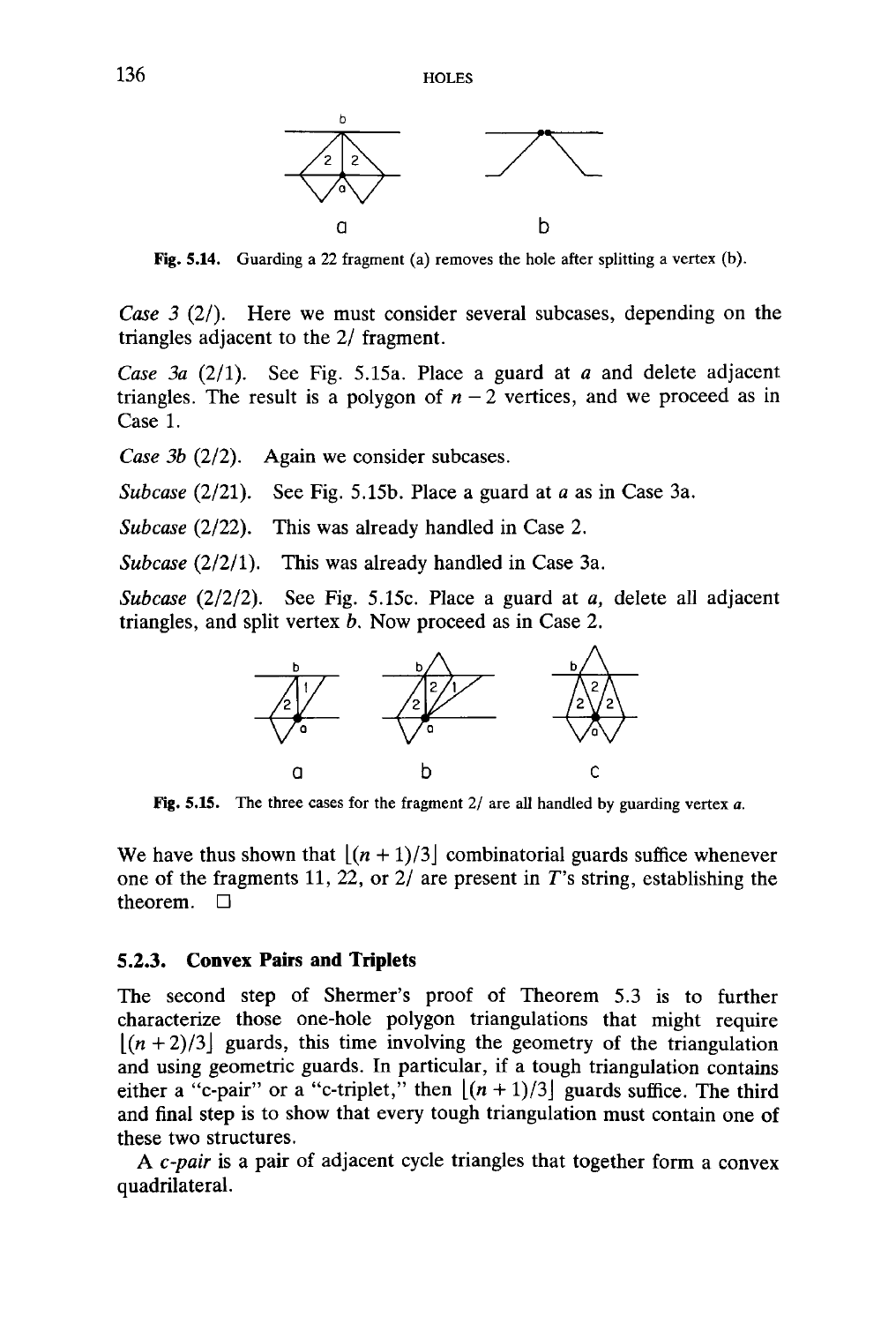

**Fig. 5.16.** Flipping a 1/1 c-pair leads to 11/1 (a) or 2/1/1 (b).

*LEMMA 5.4.* A polygon with a tough triangulation containing a c-pair may be covered with  $|(n+1)/3|$  vertex guards.

*Proof.* The strategy is to flip the diagonal of the c-pair, changing the structure of the triangulation to non-tough. Since the triangulation has the string  $(1(21)^*)^{6k-2}$ , the c-pair has either the form  $1/1$  or 21 (or equivalently 12). Each case is considered separately.

*Case 1* (1/1). Flip the diagonal of the c-pair. Since the quadrilateral is convex, this is possible. The resulting triangulation is not tough, as can be seen in Fig. 5.16. If the triangle preceding the c-pair is of type 1, then the fragment  $1/(1/1)$  is changed to  $11/1$  (Fig. 5.16a). If the preceding triangle is of type 2, then the fragment  $2(1/1)$  is changed to  $2/1/1$ . Neither of these new fragments are substrings of any tough string. By Theorem 5.3, then,  $|(n + 1)/3|$  guards suffice.

*Case* 2 (21). Again flip the diagonal. The resulting triangulation, shown in Fig. 5.17, is not reduced. But this is just Case 2 of the proof of Lemma 5.3. Place a guard at *a,* delete all adjacent triangles, split vertex *c* in two, and restore to a polygon triangulation by adding diagonals as necessary. Three vertices are deleted, and one added. Since the result is a polygon, coverage by  $1 + |(n-2)/2| = |(n+1)/3|$  guards has been achieved.  $\Box$ 



**Fig. 5.17.** Flipping a 21 c-pair leads to the case considered in Fig. 5.6.

A *c-triplet* is a triple *{A, B,* C) of consecutive cycle triangles such that first, *B* is of string type 1, and second, the union of the three triangles may be partitioned into two convex pieces.

*LEMMA 5.5.* A polygon with a tough triangulation containing a c-triplet may be covered with  $[(n + 1)/3]$  vertex guards.

*Proof.* Let *a* be the vertex common to the c-triplet triangles *A, B,* and C, as shown in Fig. 5.18a. Delete *B* and split vertex *a.* The result is a polygon of no holes with  $n+1$  vertices, which may therefore be covered with  $|(n+1)/3|$  vertex guards by Theorem 1.1. In particular, perform the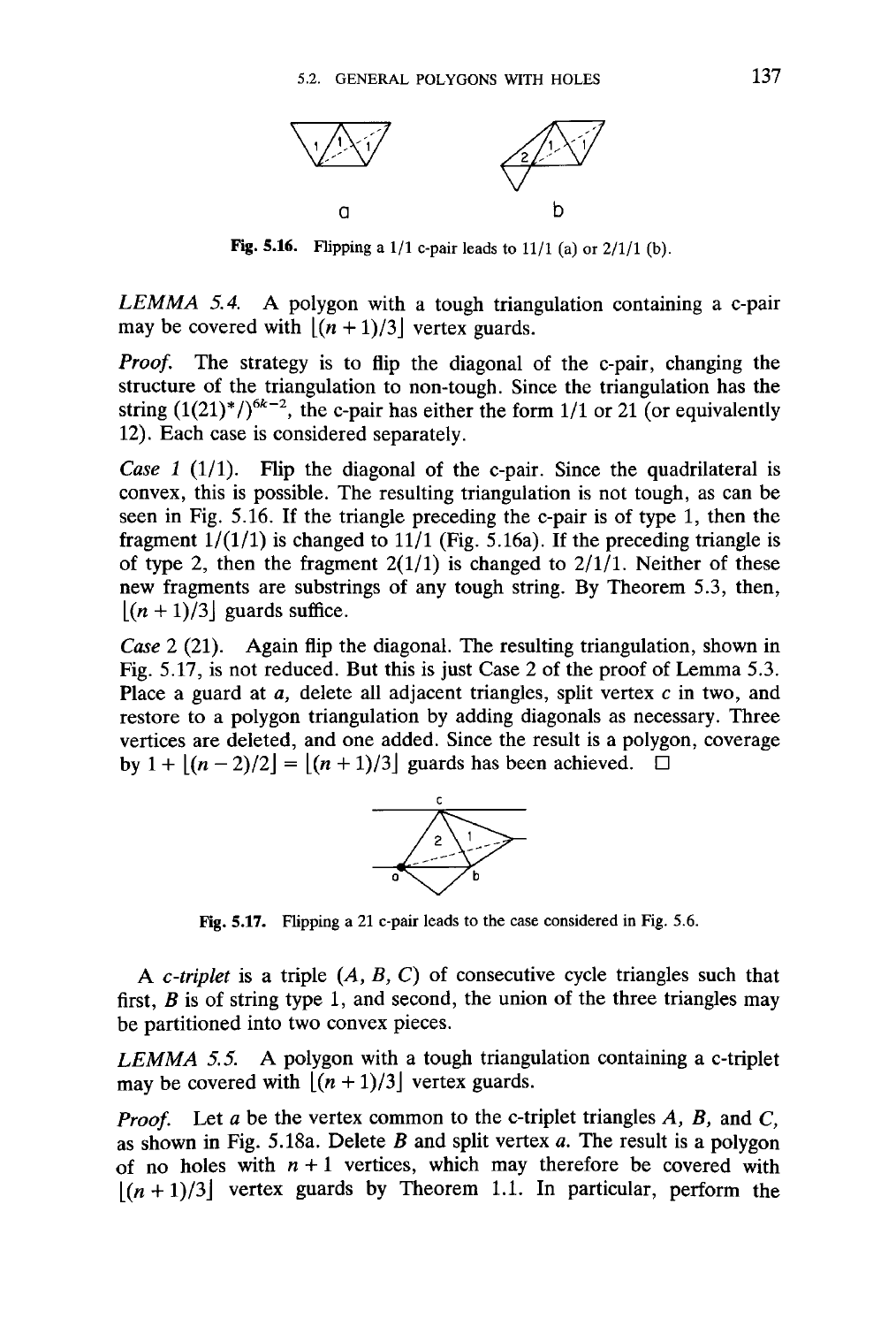

Fig. 5.18. A c-triplet is covered if *A* and *C* are covered (a), but *B* is not covered if the triangles do not form a c-triplet.

coverage with Fisk's coloring procedure; then both *A* and *C* must have a guard in one of their corners. Now put back *B.* Because the three triangles form a c-triplet, *B* is also covered by the guards covering *A* and *C*.  $\Box$ 

Note that if the triangles did not form a c-triplet, as in Fig. 5.18b, *B* would not necessarily be covered. Similarly, if *B* were of string type 2, the triangle attached to *B* would not necessarily be covered.

We finally come to the last step of the proof. For a triangle  $t_i$ , define the open cone delimited by the two edges of  $t_i$  passing through the apex as  $\alpha(i)$ , and define the similar region off the right base vertex as  $\beta(i)$ ; see Fig. 5.19.

*LEMMA 5.6.* Any tough triangulation of a polygon contains either a c-pair or a c-triplet.

*Proof.* The proof is by contradiction. Assume a tough triangulation contains no c-pair or c-triplet. Then we will show that it cannot close into a cycle, and so is not the triangulation of a polygon with one hole.

Identify two adjacent cycle triangles of the form 1/1; such a fragment must exist because the general form is  $(1(21)^*)^{6k-2}$ . We will identify triangles by subscripts on their type. The selected 1/1 fragment is labeled  $1<sub>0</sub>/1<sub>1</sub>$ . We expand this string to the right in all possible ways compatible with the general tough form, and show that a particular geometric structure always results. Let a string S end at the right with  $1<sub>i</sub>$ , and let  $v<sub>i</sub>$  be the vertex at the tip of the ear  $1_i$ . Then define an embedding of S to be *nesting* if  $v_i$  is



Fig. 5.19. The apex cone  $\alpha$  and base cone  $\beta$  for a triangle.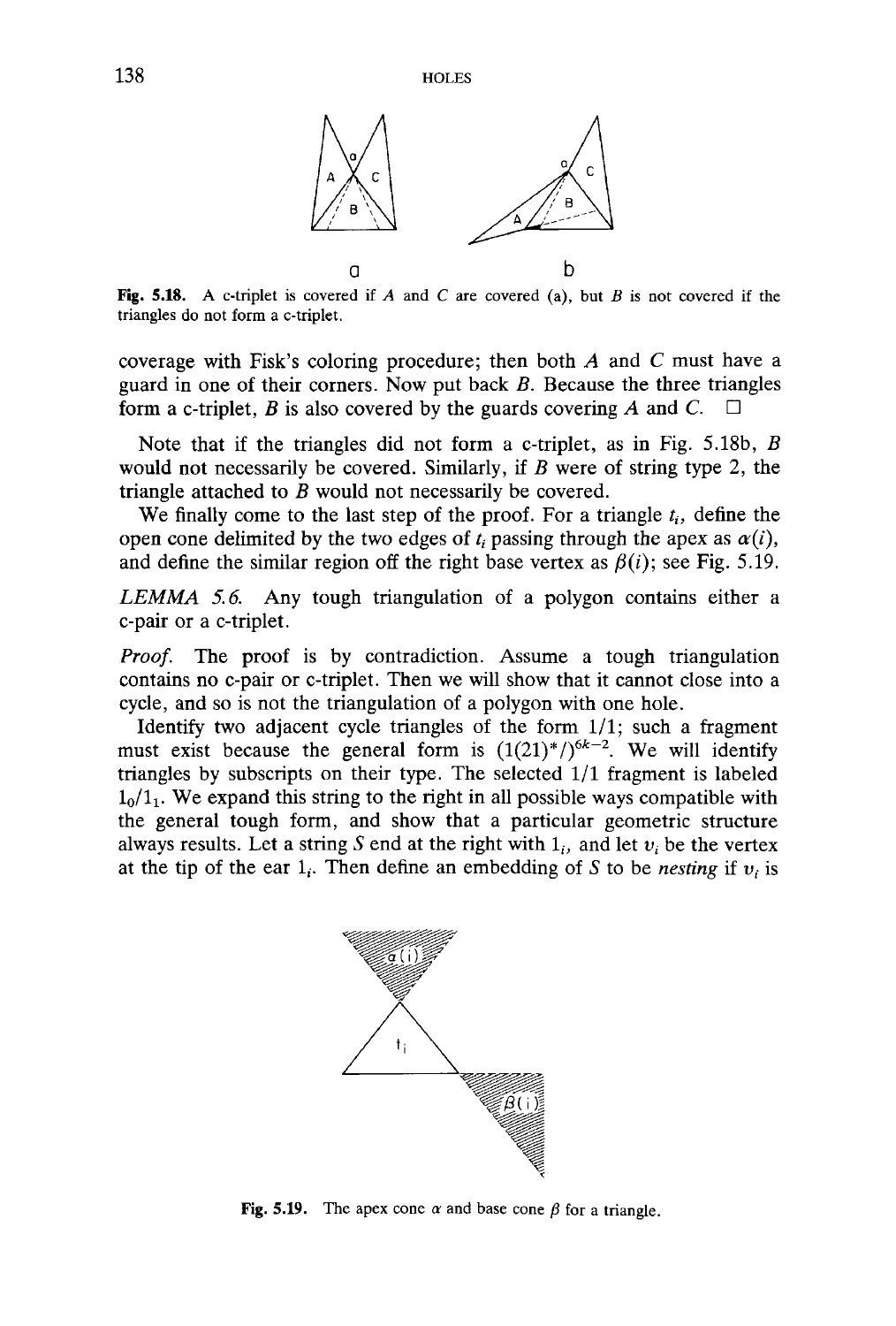

**Fig. 5.20.**  $1_0/1_1$  is nesting.

in the base cone  $\beta(i-1)$  of the triangle adjacent to  $1_i$ . We now show that  $1<sub>0</sub>/1<sub>1</sub>$  is nesting.

The general form of this fragment is as shown in Fig. 5.20a. In order to avoid a c-pair, either the configuration shown in Fig. 5.20b or 5.20c must hold. In Fig. 5.20b,  $v_1 \in \beta(0)$ , and so the nesting definition is satisfied. Figure 5.20c is just Fig. 5.20b reflected in a horizontal line, and we assume without loss of generality that 5.20b obtains.

The string  $1_0/1_1$  may be extended only with /1 or 21 while remaining compatible with the tough form. We consider each case separately.

*Case 1* ( $1_0/1_1/1_2$ ). The general form is shown in Fig. 5.21a. In order to avoid a c-pair in  $1_1/1_2$ , either  $v_2 \in \alpha(1)$  or  $v_2 \in \beta(1)$ . The former choice (Fig. 5.21b) leads to a c-triplet, and the latter choice (Fig. 5.21c) is a nesting configuration.



*Case 2* ( $1_0/1_1/2_21_3$ ). As in Case 1, we must have  $v_2 \in \beta(1)$ . To avoid a c-pair in  $2<sub>2</sub>1<sub>3</sub>$ , we must have  $v<sub>3</sub> \in \beta(2)$ , as illustrated in Fig. 5.22. Again the configuration is nesting.



**Fig. 5.22.**  $1_0/1_1/2_21_3$  is nesting.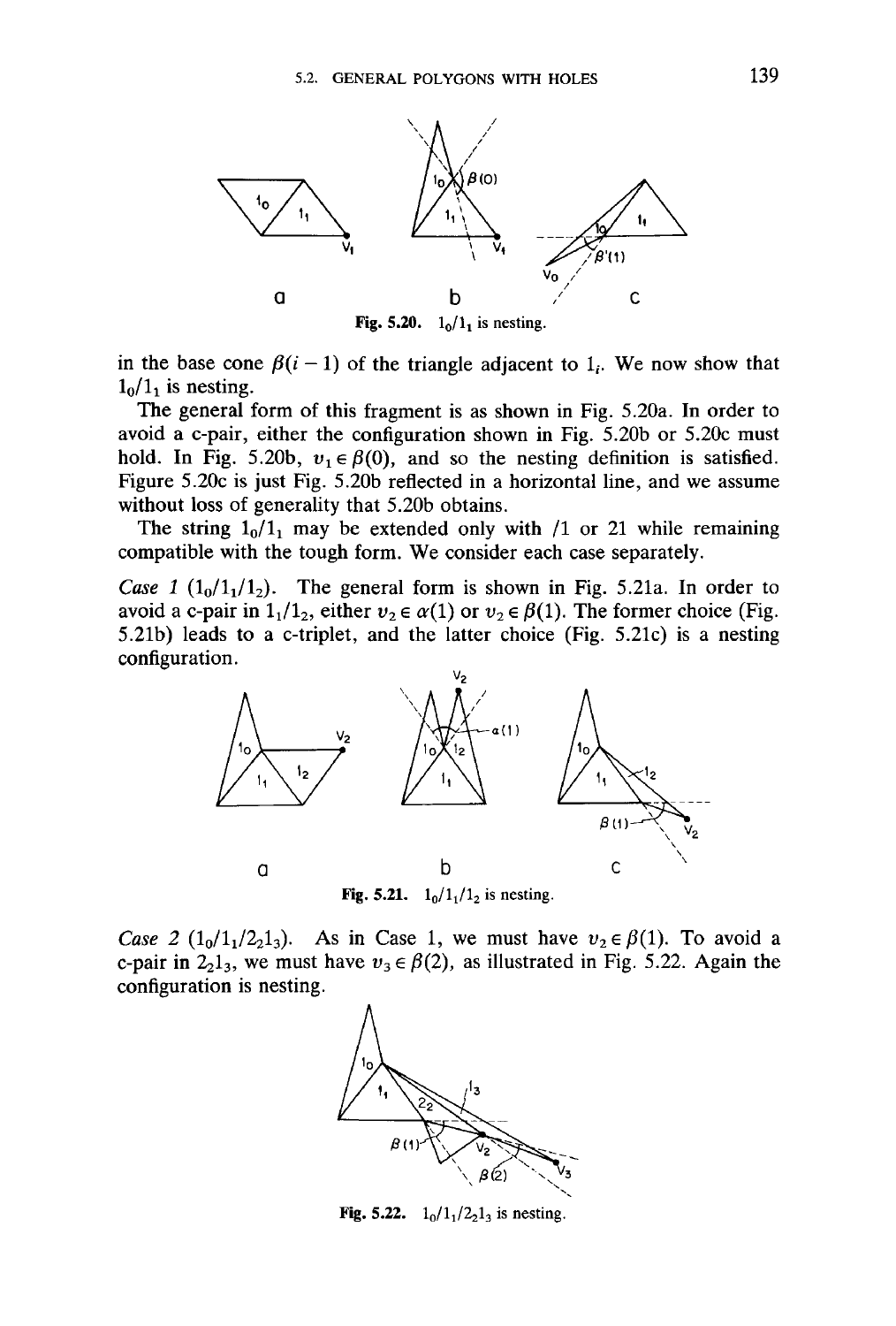

Fig. 5.23. Repeated nesting prevents  $v_n$  from coinciding with  $v_0$ .

Both Case 1 and 2 may be extended only with /I or with 21. Extension of Case 1 results in the same two cases again, although the possibility that  $v_3 \in \alpha(2)$  is blocked by  $1_0$ , so this choice does not have to be ruled out by showing that it leads to a c-triple. Similarly extension of Case 2 brings us back to the same two cases. We conclude that every embedding of the string compatible with the tough form is nesting.

But now the contradiction is immediate. The repeated nesting forces  $v_i \in \beta(i-1)$ , and since these base cones are clearly nested inside one another (see Fig. 5.23), the embedding cannot wrap back around to permit  $v_n = v_0$ .  $\Box$ 

*THEOREM* 5.4 [Aggarwal, Shermer 1984].  $|(n+1)/3|$  vertex guards suffice to cover any *n* vertex polygon with one hole.

*Proof.* Lemma 5.3 established that if the theorem holds for reduced triangulations, then it holds for all triangulations. So we restrict our attention to reduced triangulations. Theorem 5.3 shows that if the reduced triangulation is not tough, then  $[(n+1)/3]$  vertex guards suffice. So we need only consider tough triangulations. Lemmas 5.4 and 5.5 show that if a tough triangulation contains a c-pair or a c-triplet, then  $|(n+1)/3|$  guards suffice. And Lemma 5.6 shows that every tough triangulation contains one of these structures, so there are no further possibilities.  $\Box$ 

It does not seem easy to extend this proof to more than one hole. Nevertheless, there is considerable evidence for the following conjecture.

*CONJECTURE 5.1*  $[(n+h)/3]$  vertex guards are sufficient to cover any polygon of *n* vertices and *h* holes.

# **5.3. ORTHOGONAL POLYGONS WITH HOLES**

The status of the art gallery problem for orthogonal polygons is similar to that for general polygons in that it is unsolved in its most general form. There are, however, four interesting differences: the number of guards does not seem to be dependent on *h,* there is a simple proof of the one-hole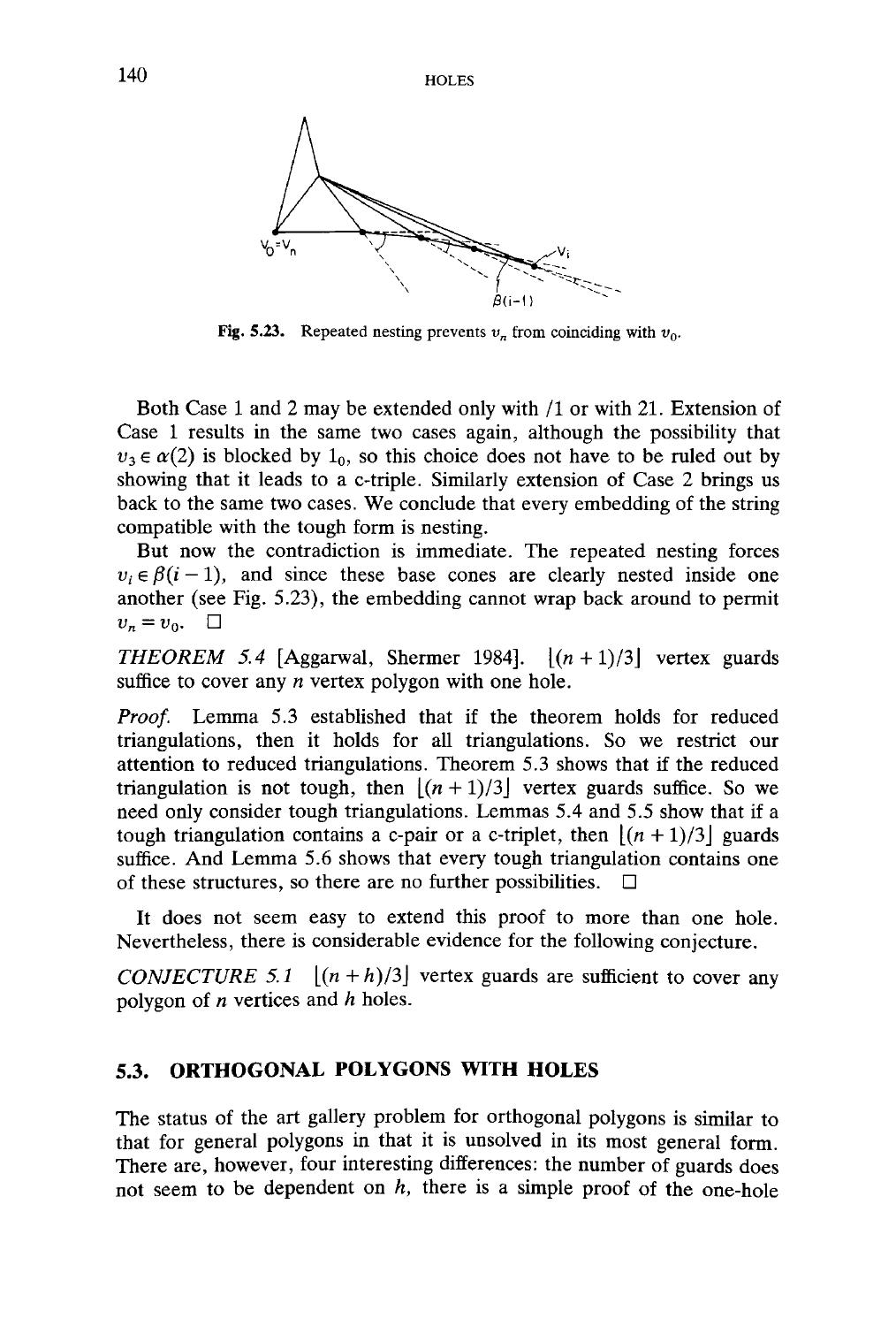theorem, there is a two-hole theorem, and vertex guards do not suffice for more than one hole.

Recall that the quadrilateralization theorem (2.1) holds for orthogonal polygons with holes. However, the coloring argument used to obtain *[n/4\* sufficiency does not work if there are cycles in the dual of the quadrilateralization. Nevertheless, no examples of orthogonal polygons with holes are known to require more than  $\lfloor n/4 \rfloor$  guards. This leads to the following conjecture.

*CONJECTURE 5.2.*  $\lfloor n/4 \rfloor$  point guards suffice to cover any orthogonal polygon of *n* vertices, independent of the number of holes.

The gap between this conjecture and the best general result,  $|(n + 2h)/4|$ (Theorem 5.1), is substantial.

Aggarwal established the truth of the conjecture for  $h = 1$  and  $h = 2$ . His proof for one hole is long and complicated (Aggarwal 1984). The two-hole theorem is by no means a simple extension of the one-hole theorem; further complications arise.<sup>4</sup> Recently Shermer found a simple proof of the one-hole theorem. This is the only proof we will present in this section.

His proof is "simple," however, only if we accept a non-trivial lemma proved by Aggarwal to the effect that only reduced quadrilateralizations need be studied. A *reduced quadrilateralization* is one for whose dual *G* the following conditions hold:

- (1) Every subgraph that may be disconnected from *G* by the removal of a single arc of *G* has exactly one node, called a *leaf;*
- (2) the quadrilaterals of no two such leaf nodes share a vertex.

For a polygon with one hole, the dual of a reduced quadrilateralization is a single cycle with attached leaf nodes satisfying condition (2). Note that the definition of a reduced quadrilateralization parallels that of a reduced triangulation used in the previous section, with the additional restriction of discarding neighboring non-cycle quadrilaterals.

Aggarwal established the following analog of Lemma 5.3.

*LEMMA 5.7.* If  $\lfloor n/4 \rfloor$  guards suffice to dominate every reduced quadrilateralization of *n* vertices and one hole, then  $\lfloor n/4 \rfloor$  guards suffice to cover every quadrilateralization of *n* vertices and one hole.

The proof of this lemma is at least as complex as that of Lemma 5.3, but it is very similar in spirit, and we will not detail it here (Aggarwal 1984, Prop. 3.10). This lemma permits us to concern ourselves solely with reduced quadrilateralizations.

We need a simple characterization of the cycle quadrilaterals of one-hole orthogonal polygons before proceeding. Each cycle quadrilateral has all four of its vertices on the boundary of the polygon. If a quadrilateral has

<sup>4.</sup> This proof is only sketched in Aggarwal (1984), but he has rather detailed notes.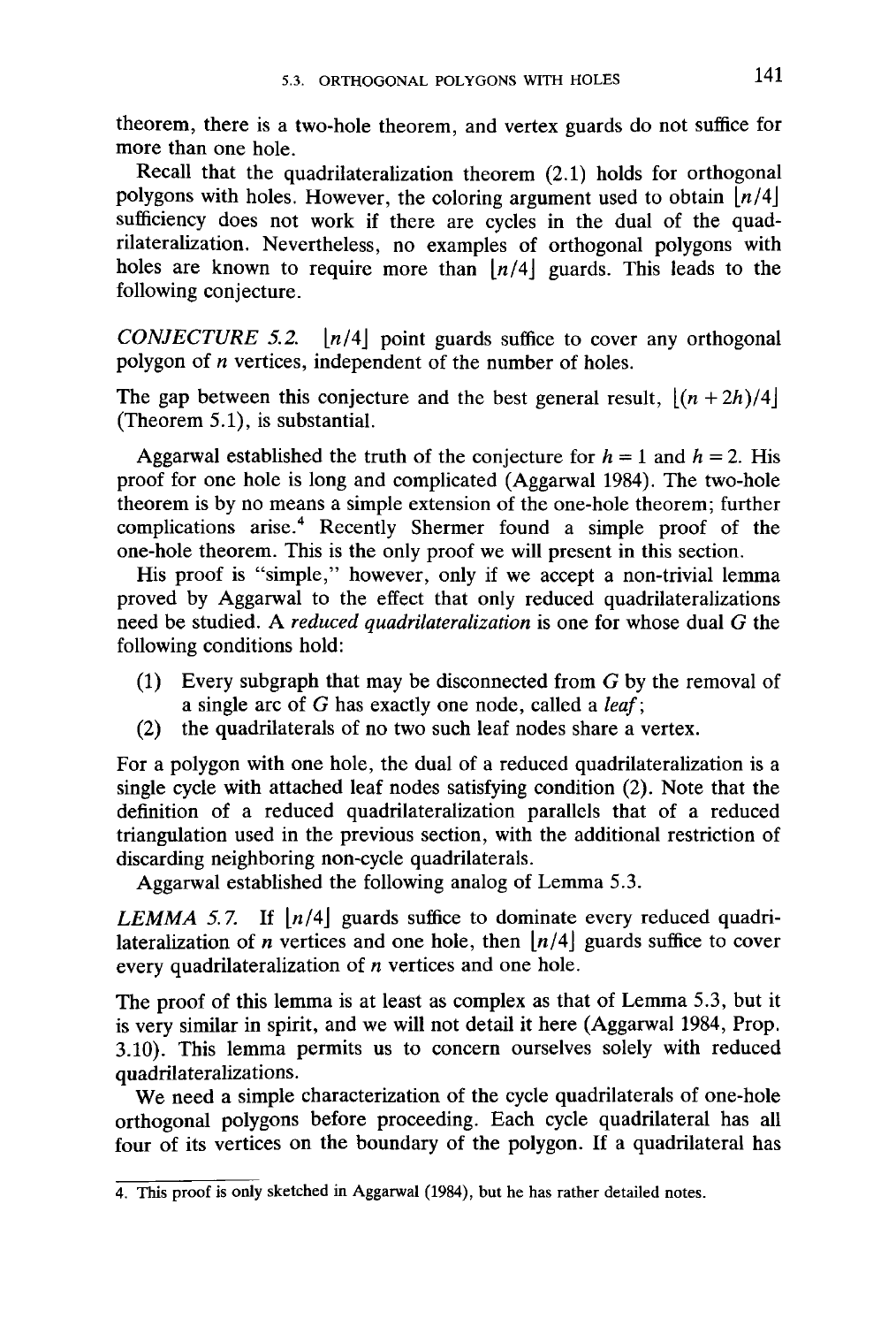two vertices on the exterior boundary and two on the hole boundary it is called *balanced;* otherwise it is called *skewed.*

*LEMMA 5.8* Any quadrilateralization of an orthogonal polygon with one hole has an even number (at least four) of balanced quadrilaterals.

*Proof.* We first establish that the number of polygon edges bounding the cycle quadrilaterals towards the exterior is even. Of course this is trivial if all the quadrilateral edges are polygon edges, because an orthogonal polygon has an even number of edges. Let  $e_1, \ldots, e_k$  be the cycle quadrilateral edges towards the exterior, and let  $n_i$  be the number of polygon edges in the portion of the polygon  $P_i$  bound by  $e_i$  that does not include the hole. If  $e_i$  is a polygon edge, then  $n_i = 1$ ; otherwise  $n_i$  is odd, since  $P_i$  is quadrilateralizable and therefore has an even number of boundary edges including  $e_i$ . Since each  $n_i$  is odd, and  $\sum_{i=1}^{k} n_i$ , the total number of polygon edges, is even, the number of terms *k* must be even. This establishes the claim.

Since each balanced quadrilateral contributes 1 to *k,* and each skewed quadrilateral contributes 0 or 2 to *k,* the number of balanced quadrilaterals must be even. To establish that there must be at least four balanced quadrilaterals, note that the four extreme edges of the hole (top, bottom, left, right), cannot be part of a skewed quadrilateral.  $\Box$ 

We may now proceed with Shermer's proof of the one-hole theorem.

*THEOREM 5.5* [Aggarwal 1984].  $\lfloor n/4 \rfloor$  vertex guards suffice to cover any *n* vertex orthogonal polygon with one hole.

*Proof* [Shermer 1985]. Let *Q* be a reduced quadrilateralization of an orthogonal polygon with one hole. Associate a graph *H* with *Q* as follows. The nodes of *H* correspond to the quadrilaterals of *Q,* and two nodes are connected by an arc iff their quadrilaterals share a *vertex.* An example is



Fig. 5.24. Two nodes are adjacent in *H* if their quadrilaterals share a vertex.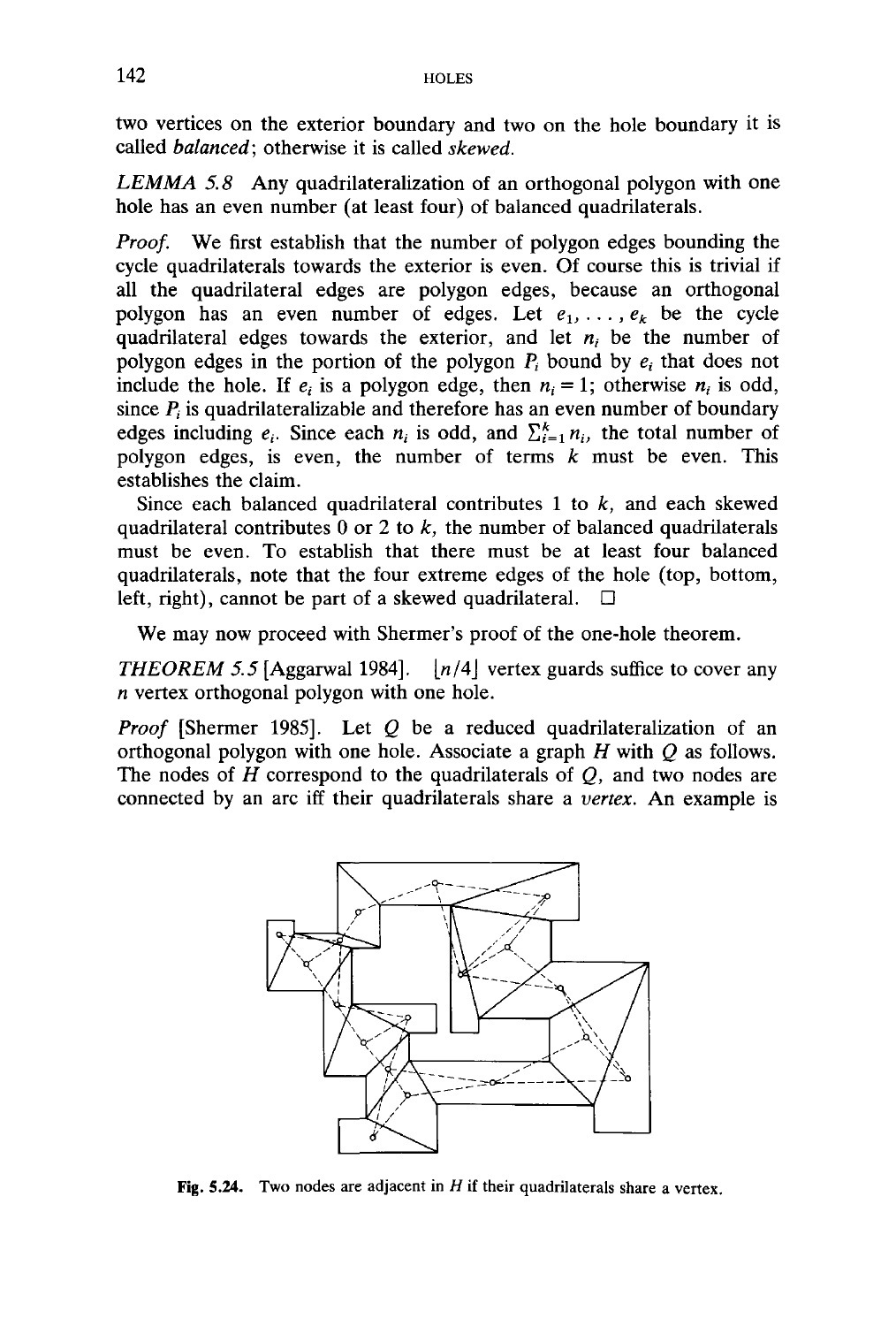

Fig. 5.25. Hamiltonian paths through balanced (a and b) and skewed (c) cycle quadrilaterals.

shown in Fig. 5.24. We claim that *H* is Hamiltonian, that is, it contains a cycle that touches each node exactly once.

First it is easy to see that the quadrilaterals that form a cycle in the dual of *Q* form a cycle in *H* as well, since quadrilaterals that share a diagonal share vertices. We now "stitch" the leaf nodes into this cycle. Let *A, B,* and C be three consecutive cycle quadrilaterals. If *B* is balanced it may have either one or two attached leaf quadrilaterals (Figs. 5.25a and 5.25b); if *B* is skewed, it may have one attached leaf quadrilateral (Fig. 5.25c). In all three cases it is possible to form a Hamiltonian path from *A* to C including *B* and any attached leaf nodes, as illustrated in the figures. Concatenation of these Hamiltonian paths for all cycle quadrilaterals playing the role of *B* can be seen to result in a Hamiltonian cycle  $\gamma$  for *H* by the following argument.

A leaf attached to a skew quadrilateral may be brought into the cycle in only one way, as shown in Fig. 5.25c. To reduce the graph to situations where choice remains, contract the edge *e* shown in Fig. 5.25c for every such skew quadrilateral, and delete the attached leaf node. Perform this contraction of *e* even if the skew quadrilateral has no attached leaf node. After contraction (or "squashing") of *e,* every edge of *H* incident to either endpoint of *e* is made incident to one node that "represents" both endpoints. Applying this transformation to the complicated section of *H* shown in Fig. 5.26a, for example, reduces it to the simpler fragment shown in Fig. 5.26b. After contraction of all such skew quadrilaterals, the resulting graph *H'* is a mixture of the two cases in Figs. 5.25a and 5.25b. Because no two leaf quadrilaterals share a common vertex by definition of a reduced quadrilateralization, and because the contraction process does not destroy this property, *H'* is a simple pasting together of the patterns in Figs. 5.25a and 5.25b. Note that the Hamiltonian path in those figures always use the edge(s) between a balanced cycle quadrilateral and its attached leaf node(s) (the vertical edges in Fig. 5.25). Contracting these edges produces a further reduced graph *H"* which is always a simple cycle; see Fig. 5.26c. Now start with the obvious Hamiltonian cycle for *H*", and "reverse" the transformations above. From *H"* to *H'* there are choices available, but it is clear that a Hamiltonian cycle can always be achieved: because every leaf node is adjacent to three consecutive cycle nodes, an exit in the required direction is always available to a path traveling the vertical edge from cycle node to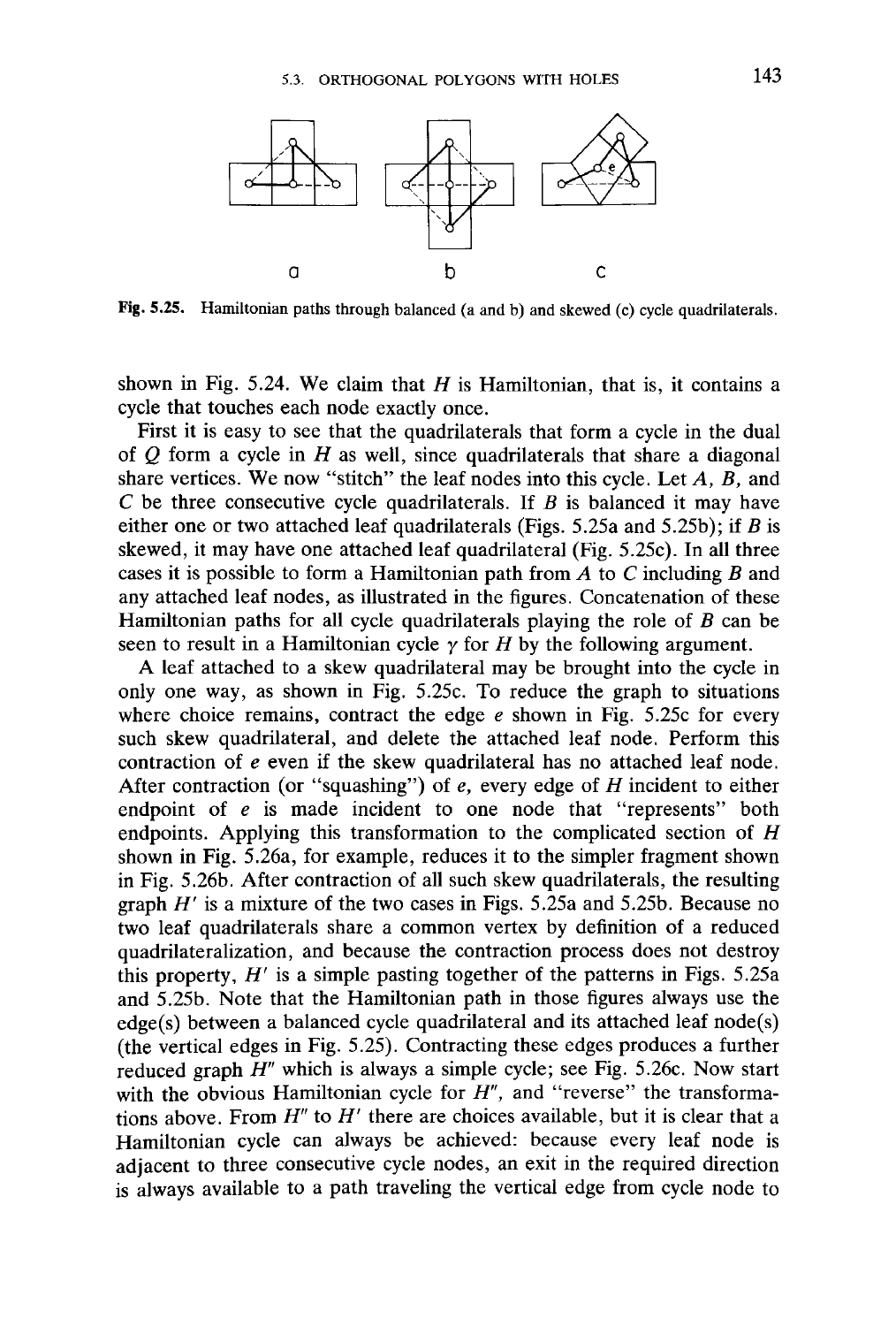144 HOLES



Fig. 5.26. A section of *H* with a Hamiltonian path (a), after contraction of skewed quadrilaterals (b), and after contraction of vertical edges (c).

leaf node. Reversal from *H'* to *H* is straightforward, as there is no choice. The result is the claimed Hamiltonian cycle y of *H.*

Let *q* be the number of quadrilaterals in *Q.* Recall that by Lemma 5.2,  $q = n/2$ . If q is even, then every other edge of  $\gamma$  forms a perfect matching in *H:* a set of edges that is incident on each node exactly once. Each edge of the matching corresponds to a vertex of the polygon. Placing guards at the vertices associated with the edges of the matching covers the two quadrilaterals whose nodes are endpoints of the edge. Thus this guard placement covers the entire polygon with  $q/2 = n/4 = |n/4|$  guards.

Now suppose that *q* is odd. If the number of cycle quadrilaterals is even, then there must be at least one leaf quadrilateral. If the number of cycle quadrilaterals is odd, then by Lemma 5.8 there must be at least one skewed cycle quadrilateral. Both of these cases guarantee the existence of three quadrilaterals consecutive in  $\gamma$  that can be covered by one vertex guard. Place a guard at this vertex and delete the three nodes from  $\gamma$ , forming  $\gamma'$ .  $\gamma'$  has an even number of nodes and forms a Hamiltonian path. Again every other edge of  $\gamma'$  represents a perfect matching, and placing guards at the corresponding vertices results in complete coverage. The number of guards used is  $1 + (q-3)/2 = (q-1)/2 = (n-2)/4 = |n/4|$ .  $\Box$ 

As mentioned earlier, Aggarwal has also proven that  $|n/4|$  guards suffice